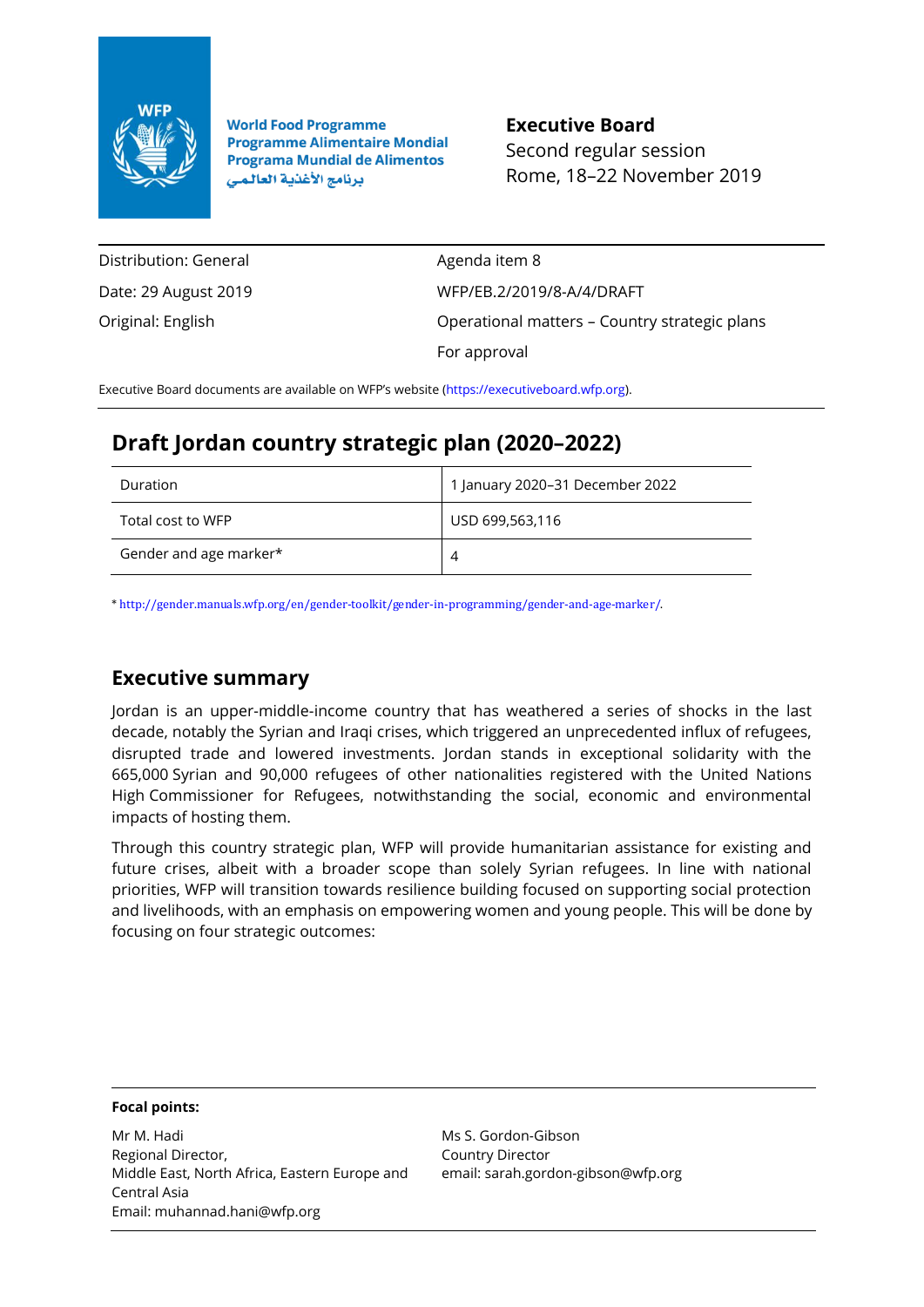- ➢ Crisis-affected populations in Jordan, including refugees, meet their food and nutrition needs throughout the year.
- $\triangleright$  Vulnerable populations in Jordan, including children, are covered by adequate social protection schemes by 2022.
- $\triangleright$  Vulnerable populations in Jordan, with a focus on women and young people, are more self-reliant and have better livelihood opportunities by 2022.
- ➢ Partnerships in support of the Sustainable Development Goals in Jordan are strengthened through effective and innovative solutions from WFP and its partners by 2022.

This country strategic plan starts a rebalancing of WFP's portfolio towards Jordan itself, as the country faces increasing challenges. Upstream work will be prioritized to strengthen national capacity to deliver transformative results for residents of Jordan bypassed by economic opportunities.

Partnerships will evolve, with closer, more strategic relationships with government entities. Nutrition, gender equality and protection are taken into consideration throughout the planned activities.

The country strategic plan maximizes internal and external coherence, with outcomes and activities reinforcing each other and supporting the relevant Sustainable Development Goals. It is aligned with the priorities of the Government and will contribute to the achievement of the United Nations Sustainable Development framework for Jordan for 2018–2022. It is also consistent with the WFP Strategic Plan (2017–2021) and the WFP Gender Policy (2015–2020).

## **Draft decision\***

 $\overline{a}$ 

The Board approves the Jordan country strategic plan (2020–2022) (WFP/EB.2/2019/8-A/4) at a total cost to WFP of USD 699,563,116.

<sup>\*</sup> This is a draft decision. For the final decision adopted by the Board, please refer to the decisions and recommendations document issued at the end of the session.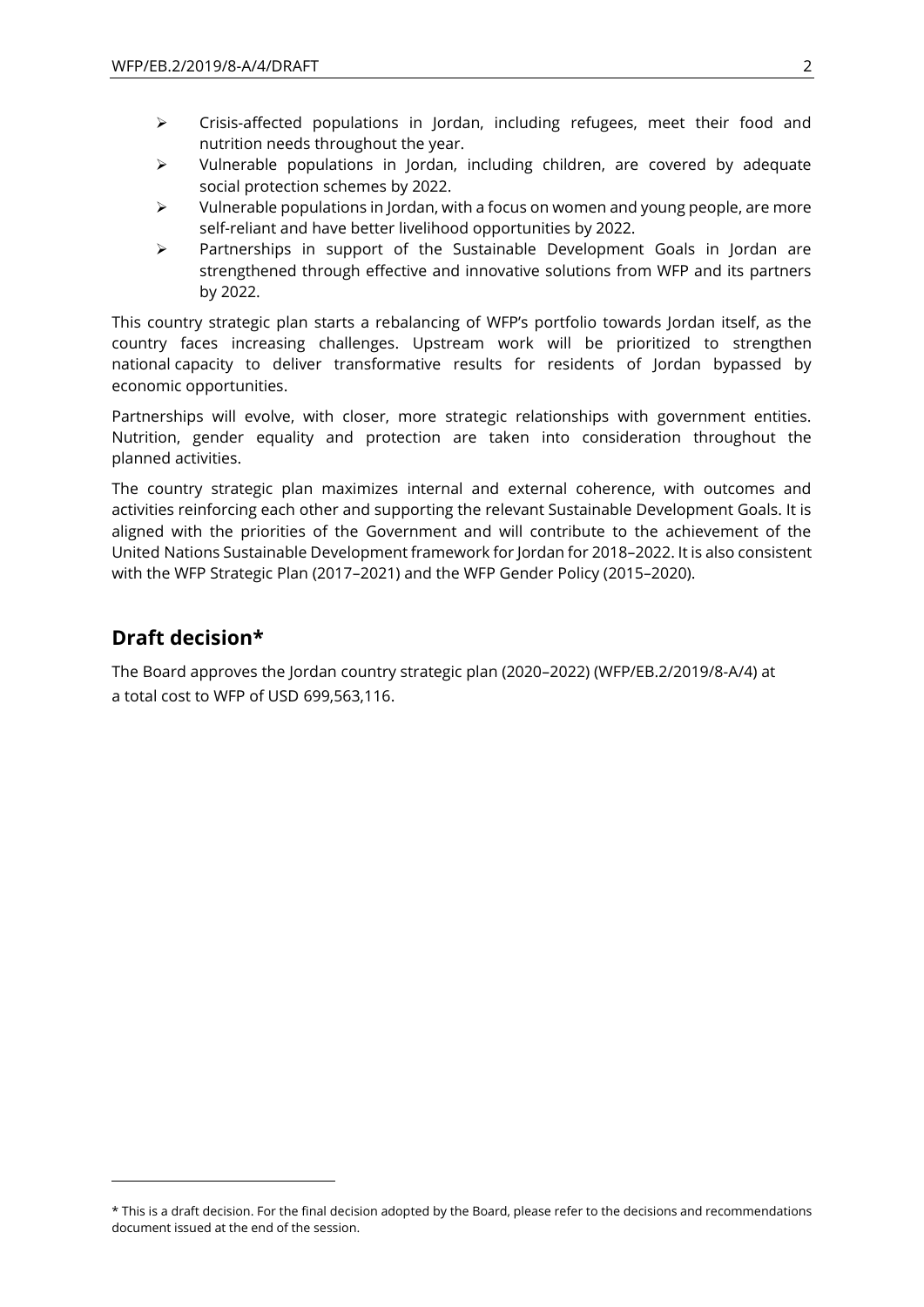## **1. Country analysis**

### **1.1 Country context**

- 1. Jordan has a population of 10 million that is predominantly urban (90 percent) and young (74 percent below age 30). Thirty percent of the population is non-resident, including a high proportion of refugees, $1$  and 49 percent is female. There is significant gender inequality.
- 2. Jordan is vulnerable to various kinds of shocks. It is located in an earthquake-prone area, has limited water availability, experiences land degradation and is susceptible to flash floods, landslides and recurrent droughts that leave individuals, households and communities vulnerable to extensive asset and livelihood losses. Jordan meets most of its energy and food requirements through imports, including over 90 percent of its cereal requirements, and is thus vulnerable to international market shocks.
- 3. The Syrian and Iraqi crises remain the largest recent shocks affecting Jordan. These translated into an unprecedented influx of refugees, disrupted trade routes and depressed investment, thus affecting the country's economy and social fabric.
- 4. Jordan has shown exceptional solidarity with the 665,000 registered Syrian refugees (83 percent of whom live in host communities and 17 percent in camps) and 90,000 registered refugees of other nationalities it hosts.<sup>2</sup> Refugees are estimated to cost the country USD 2.5 billion per year, representing 6 percent of its gross domestic product (GDP).<sup>3</sup> The influx of refugees has tested the country's resilience.
- 5. While Syrian refugees have slowly started to return to the Syrian Arab Republic (20,000 since October 2018, 60 percent female), the vast majority express no intention of returning in the next 12 months.<sup>4</sup> Facilitated returns may start once adequate conditions are met, but when and how many Syrians may return in the coming years remain unknown.

#### **1.2 Progress towards Sustainable Development Goal 2**

#### *Targets*

- 6. *Access to food. (SDG target 2.1)* Jordan falls into the moderate category on the Global Hunger Index, with a score of 11.2 in 2018,<sup>5</sup> but this ranking masks stark disparities among regions and wealth groups and depends on household composition.
- 7. Access to food in Jordan is especially sensitive to market prices and income variations. The Jordan consumer price index has increased by 25 percent since 2010 (15 percent for food), while average wages have remained almost fixed, leading to weaker purchasing power.<sup>6</sup>

<sup>1</sup> General Population and Housing Census 2015.

[http://www.dos.gov.jo/dos\\_home\\_e/main/population/census2015/Main\\_Result.pdf.](http://www.dos.gov.jo/dos_home_e/main/population/census2015/Main_Result.pdf)

<sup>&</sup>lt;sup>2</sup> United Nations High Commissioner for Refugees. Registered persons of concern: refugees and asylum seekers in Jordan. This population is 50.6 percent male and 49.3 percent female, 47.7 percent children and 4.5 percent elderly, with the remaining 47.8 percent classified as adults. <https://data2.unhcr.org/en/documents/download/69795>

<sup>3</sup> World Bank. 2016. *MENA's Forced Displacement Crisis*[. https://openknowledge.worldbank.org/handle/10986/24383](https://openknowledge.worldbank.org/handle/10986/24383).

<sup>4</sup> UNHCR Intention Survey, March 2019. Gender breakdown not available in the summary document. [https://reliefweb.int/sites/reliefweb.int/files/resources/68443.pdf.](https://reliefweb.int/sites/reliefweb.int/files/resources/68443.pdf)

<sup>5</sup> Global Hunger Index. *Jordan.* [https://www.globalhungerindex.org/jordan.html.](https://www.globalhungerindex.org/jordan.html)

<sup>6</sup> CEIC. *Consumer Price Index: Jordan.* [https://www.ceicdata.com/en/jordan/consumer-price-index-2010100/cpi-fb-food.](https://www.ceicdata.com/en/jordan/consumer-price-index-2010100/cpi-fb-food)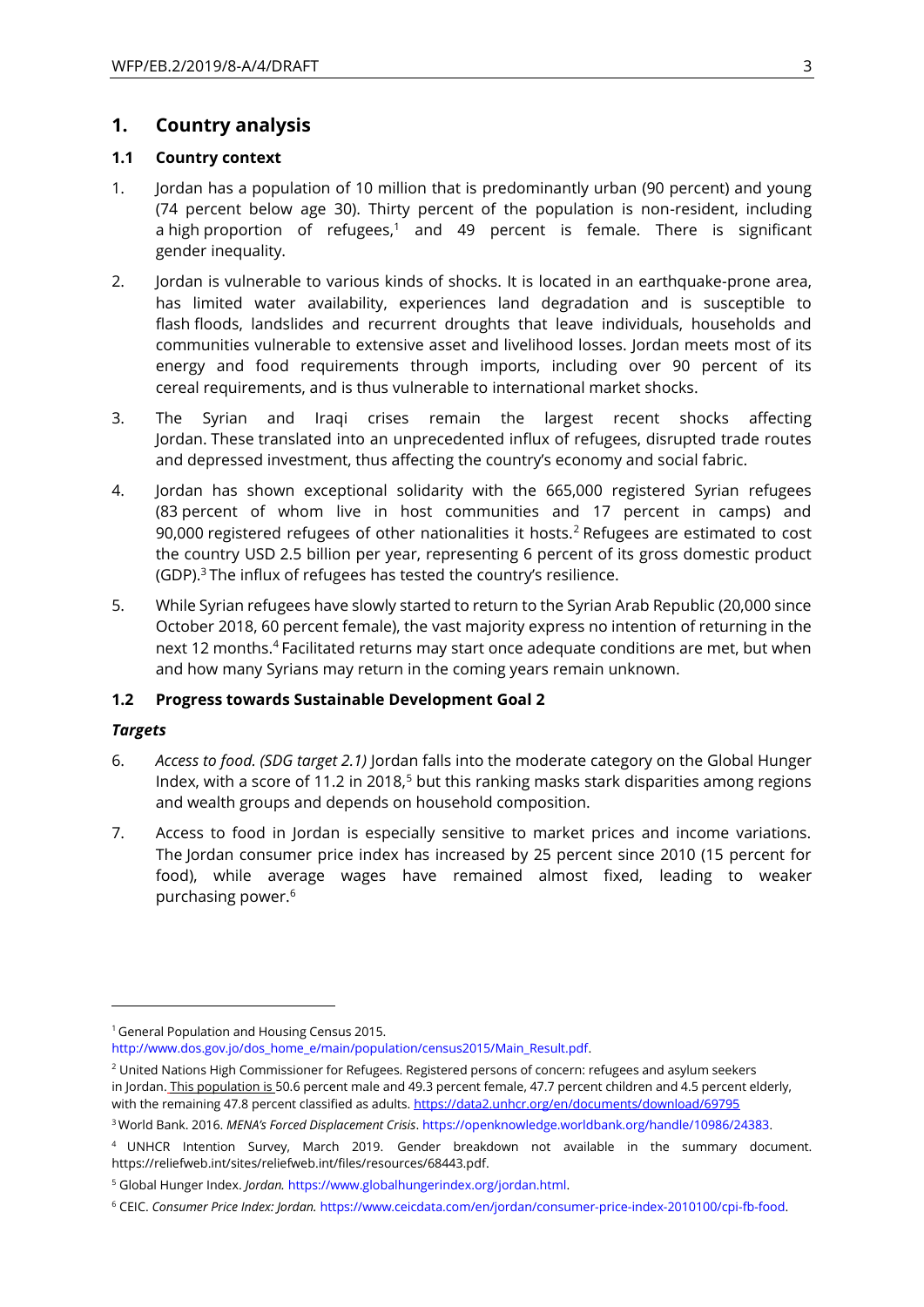- 8. The poverty rate has increased slightly in the past decade, from 14.4 percent in 2010<sup>7</sup> to 15.7 percent in 2019, and is strongly correlated with family size. $8$  The poorest tenth of Jordanians live in families with an average of 7.7 members, including four members below the age of 20. Poor households have fewer elderly people and are less likely to have an elderly head of household. They spend one third of their overall expenditure on food.<sup>9</sup>
- 9. Unemployment has risen sharply in the last decade to stand at 18.7 percent in the fourth quarter of 2018. It is 16.6 percent for men and 26.7 percent for women and reaches 30 percent among young people aged 18–24.<sup>10</sup> The labour market is divided along age, gender and wealth lines. Sixty-eight percent of the poorest tenth of men participate in the labour market, higher than the proportion of the richest tenth (61 percent). Unemployment among men in the poorest tenth (24 percent) is twice that of men in the richest tenth (12 percent). $11$
- 10. Despite the fact that there is no gender gap in primary education and women represent 52 percent of university students, female participation in the workforce is one of the lowest worldwide, at 14 percent (versus 64 percent for men).<sup>12</sup> Women experience significant pay gaps and are over-represented in the informal labour market.<sup>13</sup>
- 11. A small proportion of vulnerable Jordanians, mainly elderly, widowed and divorced people, people living with disability and households headed by women, receive cash assistance from the National Aid Fund (NAF); 60 percent of NAF beneficiaries are women. Coverage remains limited, however, and 11 percent of households supported by the NAF are food-insecure while 59 percent are vulnerable to food insecurity, with households of seven members or more likely to be food-insecure.<sup>14</sup>
- 12. Access to food remains a challenge for Syrian refugees. While humanitarian assistance has acted as a buffer, the increase in the cost of basic needs, including food, rent and healthcare, has led to increased difficulties. Eighty percent of Syrian refugee households are either food-insecure or vulnerable to food insecurity. Female-headed households make up 27 percent of households in camps and 16 percent in host communities and are more likely than male-headed households to be food-insecure (16 percent versus 13 percent).<sup>15</sup>
- 13. The average household per capita expenditure on food has reportedly risen by 56 percent since 2016. Over 40 percent of household expenditures go to food. Negative coping

<sup>7</sup> The World Bank. *Jordan Economic Monitor. Spring 2014*.

[https://www.worldbank.org/content/dam/Worldbank/document/MNA/JEM-Spring-2014.pdf.](https://www.worldbank.org/content/dam/Worldbank/document/MNA/JEM-Spring-2014.pdf) Transient poverty affected a third of the population in 2010.

<sup>&</sup>lt;sup>8</sup> According to the Department of Statistics, on average the annual income of women-heading households is 20 percent less than those of men-heading households[. http://www.dos.gov.jo/dos\\_home\\_e/main/linked](http://www.dos.gov.jo/dos_home_e/main/linked-html/household/2017/G3/Table4G3_Jor.pdf)[html/household/2017/G3/Table4G3\\_Jor.pdf.](http://www.dos.gov.jo/dos_home_e/main/linked-html/household/2017/G3/Table4G3_Jor.pdf)

<sup>9</sup> Jordan Social Protection Policy. [http://www.mop.gov.jo/EchoBusV3.0/SystemAssets/pdf/MOP-pdf/NSPR-Ar-V6.pdf.](https://eur03.safelinks.protection.outlook.com/?url=http%3A%2F%2Fwww.mop.gov.jo%2FEchoBusV3.0%2FSystemAssets%2Fpdf%2FMOP-pdf%2FNSPR-Ar-V6.pdf&data=02%7C01%7Cclaire.conan%40wfp.org%7C962cc147a0894bee71b908d6efd45855%7C462ad9aed7d94206b87471b1e079776f%7C0%7C0%7C636960092618517243&sdata=PCneGviYsr0%2BU1sCtZs3Ye4fwOQRmh%2Fp99WejZZHLxA%3D&reserved=0) (in Arabic).

<sup>10</sup> Unemployment among young people (18−24 years) is 46 percent for women and 23 percent for men as of the fourth quarter of 2018. CEIC. *Jordan Unemployment Rate.* [https://www.ceicdata.com/en/indicator/jordan/unemployment-rate.](https://www.ceicdata.com/en/indicator/jordan/unemployment-rate)

<sup>11</sup> Jordan social protection policy. [http://www.mop.gov.jo/EchoBusV3.0/SystemAssets/pdf/MOP-pdf/NSPR-Ar-V6.pdf.](https://eur03.safelinks.protection.outlook.com/?url=http%3A%2F%2Fwww.mop.gov.jo%2FEchoBusV3.0%2FSystemAssets%2Fpdf%2FMOP-pdf%2FNSPR-Ar-V6.pdf&data=02%7C01%7Cclaire.conan%40wfp.org%7C962cc147a0894bee71b908d6efd45855%7C462ad9aed7d94206b87471b1e079776f%7C0%7C0%7C636960092618517243&sdata=PCneGviYsr0%2BU1sCtZs3Ye4fwOQRmh%2Fp99WejZZHLxA%3D&reserved=0) (in Arabic).

<sup>12</sup> World Bank. *Data: Labor force participation: Jordan.* 

[https://data.worldbank.org/indicator/SL.TLF.CACT.FE.ZS?locations=JO.](https://data.worldbank.org/indicator/SL.TLF.CACT.FE.ZS?locations=JO)

<sup>&</sup>lt;sup>13</sup> UN-Women and REACH. 2017. *Women working: Jordanian and Syrian refugee women's labour force participation and attitudes towards employment*. [http://jordan.unwomen.org/en/digital-library/publications/2017/3/jordanian-and-syrian-refugee](http://jordan.unwomen.org/en/digital-library/publications/2017/3/jordanian-and-syrian-refugee-womens-labour-force-participation-and-attitudes-towards-employment)[womens-labour-force-participation-and-attitudes-towards-employment.](http://jordan.unwomen.org/en/digital-library/publications/2017/3/jordanian-and-syrian-refugee-womens-labour-force-participation-and-attitudes-towards-employment)

<sup>14</sup> WFP and REACH. 2019. *Jordan - Comprehensive Food Security and Vulnerability Assessment, 2018*.

[https://www1.wfp.org/publications/wfp-jordan-comprehensive-food-security-and-vulnerability-assessment-2018.](https://www1.wfp.org/publications/wfp-jordan-comprehensive-food-security-and-vulnerability-assessment-2018)  $15$  Ibid.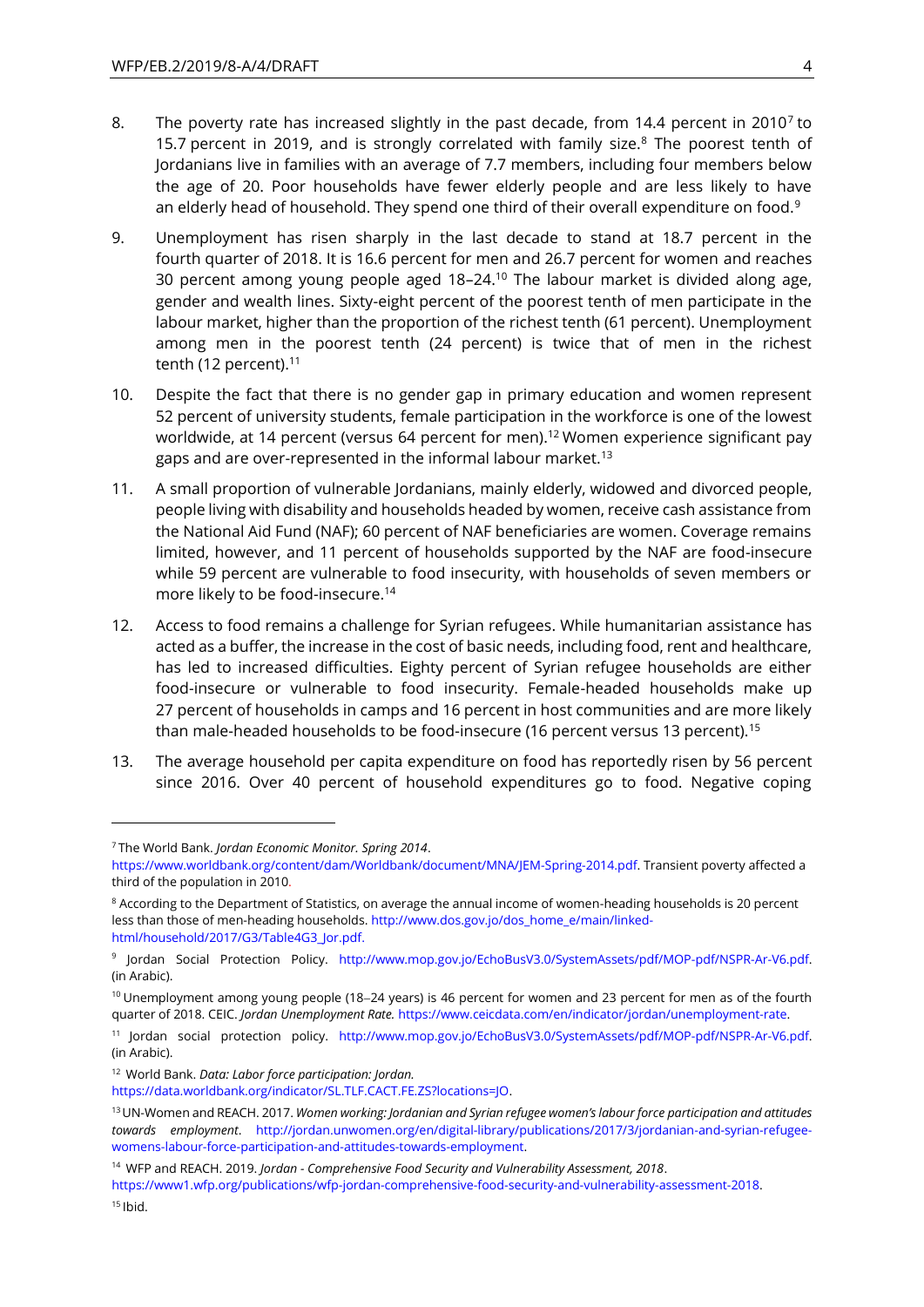mechanisms are widespread among refugees living in host communities, with 26 percent of households depending on income generated by men members in socially-degrading, high risk or illegal temporary jobs to meet their food needs. Households with at least one member living with disability are more prone to using livelihood coping strategies. These negative coping mechanisms have an impact on all members of the household: men, women, boys and girls.<sup>16</sup>

- 14. Jordanian authorities have issued nearly 143,000 annual work permits to Syrian refugees since January 2016 (only 4.5 percent to women).<sup>17</sup> A larger proportion of Syrian refugee women (94 percent) than Jordanian women are unemployed, probably due to the broader gendered negative impact of displacement on Syrian women's employment. The recent policy change allowing Syrian women to set up home-based businesses opens new prospects for improvement of their situations.
- 15. Among refugees of other nationalities, two thirds of households are either food-insecure or vulnerable to food insecurity, with Sudanese and Somali households faring the worst. These groups are still largely bypassed by assistance, however, and their access to work varies by nationality.<sup>18</sup>
- 16. Overall, women and girls are more likely to face food insecurity because gender-based structural and socio-cultural inequalities mean that they are more apt to experience adverse consequences, including livelihood-related discrimination, restricted access to assets, social exclusion and violence.
- 17. *End malnutrition (SDG target 2.2)*. Jordan is experiencing a nutritional transition that is associated with an increase in overweight and obesity, especially in women aged 15–49. This transition is contributing to one of the world's highest rates of diet-related, non-communicable diseases, including diabetes, cardiovascular diseases, hypertension and cancer.<sup>19</sup> Men over 25 are at higher risk of premature death due to non-communicable diseases than women.<sup>20</sup>
- 18. Malnutrition in the form of micronutrient deficiencies exists, but recent data is not available beyond anaemia, which has improved slightly for children age 6–59 months (31.7 percent) but deteriorated for women (42.7 percent in 2018 versus 26 percent in 2002). The adoption of adequate infant and young child feeding practices remains low; only 26 percent of children up to 5 months of age were exclusively breastfed in 2018. $^{21}$  A micronutrient deficiency survey to be conducted jointly by WFP and the United Nations Children's Fund (UNICEF) will provide updated data, with a focus on gender and age.
- 19. *Smallholder productivity and incomes (SDG target 2.3)*. Agriculture accounts for only 3 percent of GDP and employs only 3.5 percent of the workforce<sup>22</sup> but remains important, with strong links to other sectors. The rural poor rely heavily on agriculture but face challenges, including low productivity, limited access to financing and high prices for inputs such as

<sup>16</sup> *Ibid.*

<sup>&</sup>lt;sup>17</sup> Livelihoods Working Group. Unpublished. Breakdown by age is not available.

<sup>18</sup> WFP and REACH. 2019. *Jordan - Comprehensive Food Security and Vulnerability Assessment, 2018*. [https://www1.wfp.org/publications/wfp-jordan-comprehensive-food-security-and-vulnerability-assessment-2018.](https://www1.wfp.org/publications/wfp-jordan-comprehensive-food-security-and-vulnerability-assessment-2018)

<sup>19</sup> Government of Jordan, Department of Statistics. 2013. *Jordan Population and Family Health Survey 2012*. [http://www.dos.gov.jo/dos\\_home\\_e/main/linked-pdf/HealthPopulation2012.pdf.](http://www.dos.gov.jo/dos_home_e/main/linked-pdf/HealthPopulation2012.pdf)

<sup>&</sup>lt;sup>20</sup> [http://moh.gov.jo/Echobusv3.0/SystemAssets/debff26b-c6df-4244-b7f6-4244cdf58733.pdf.](http://moh.gov.jo/Echobusv3.0/SystemAssets/debff26b-c6df-4244-b7f6-4244cdf58733.pdf)

<sup>21</sup> Government of Jordan, Department of Statistics. 2018. *Jordan Population and Family Health Survey 2017–18.* [http://www.dos.gov.jo/dos\\_home\\_e/main/linked-html/DHS2017\\_en.pdf.](http://www.dos.gov.jo/dos_home_e/main/linked-html/DHS2017_en.pdf)

<sup>22</sup> [https://data.worldbank.org/indicator/SL.AGR.EMPL.ZS?locations=JO.](https://data.worldbank.org/indicator/SL.AGR.EMPL.ZS?locations=JO) 1.1 percent of employed women work in agriculture versus 3.9 percent of men.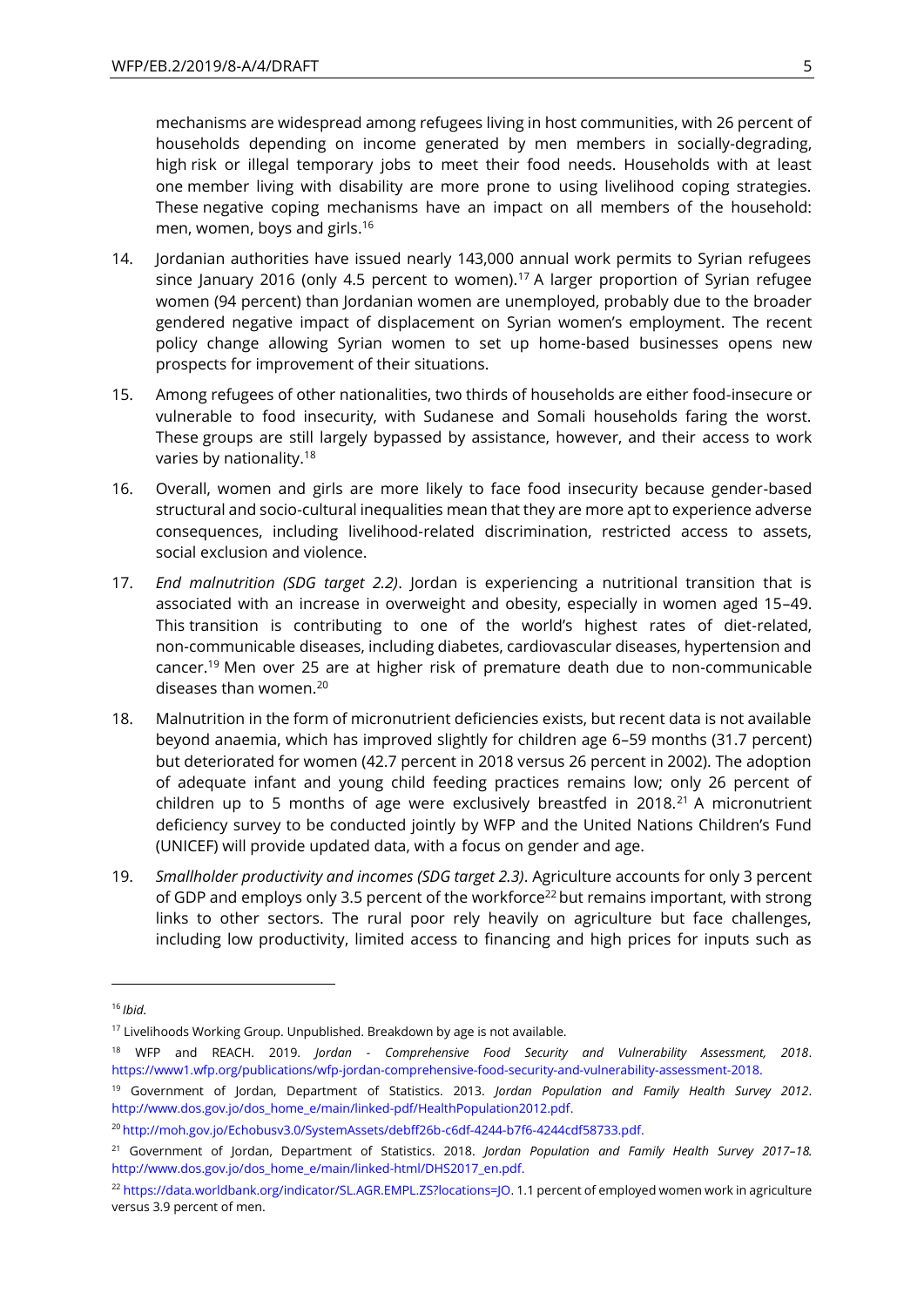energy, veterinary services and feed. In addition to increased competition from imports, Jordan faces competition in terms of quality and price of agricultural produce. Furthermore, marketing platforms require improvement.

- 20. Women account for a large proportion of the agricultural labour force, particularly in subsistence farming. Women's roles in the agricultural sector remain limited, however, and most female labour is informal and unpaid. Moreover, rural women and girls have limited access to productive resources such as land, agricultural inputs, credit and other financing, extension services and technology. Women's leadership and participation in producer organizations, decision making and local governance remain low and their needs and priorities are insufficiently addressed by rural and agricultural policies.<sup>23</sup>
- 21. *Sustainable food systems (SDG target 2.4)*. Large areas of productive rain-fed agricultural land have been lost to urban development. Agricultural food systems are hampered by a shortage of good-quality irrigation water (91 percent of Jordan has a dry climate); low water use efficiency; mismanagement and degradation of limited land resources; poor farm management practices; inequalities; large variations in seasonal rainfall and increasing frequency of drought; high production and marketing costs; weak research and extension services and information systems; and poor crop diversification.<sup>24</sup>
- 22. Growing pressure on limited water supplies will lead to a decline in the availability of water for food production, compounded by competition for water for industrial and domestic uses and the effects of climate change.

#### *Macroeconomic environment*

- 23. Jordan is an upper-middle-income country but has one of the smallest economies in the Middle East. GDP is USD 40.1 billion and GDP per capita is USD 4,130. The country had a GINI coefficient of 33.7 in 2010, the most recent year for which the coefficient is available.<sup>25</sup>
- 24. In the last decade, Jordan's score on the Human Development Index has improved slightly, reaching 0.735 in 2018 despite a 60 percent population increase and significantly slower economic growth (2.1 percent in 2018<sup>26</sup>) owing partly to external shocks, including the global financial crisis, the Arab Spring and the Syrian and Iraqi conflicts. With limited natural resources and scarce water, Jordan's economy is driven by services (tourism), resources (phosphates, potash) and foreign aid.

### *Key cross-sectoral linkages*

- 25. For Jordan, achieving zero hunger (Sustainable Development Goal (SDG) 2) is particularly interlinked with the SDGs relating to education (SDG 4), gender equality (SDG 5) and climate change (SDG 13):
	- ➢ *Education (SDG 4)*: Jordan has achieved universal primary education, with net enrolment at 96 percent for girls and 98 percent for boys. While education is free up to age 16 (including for refugees, notably through dedicated second shifts in schools), the heightened demand for education from 236,000 refugee school-aged

<sup>23</sup> UN-Women and REACH. 2018. *Women's participation in the agricultural sector, rural institutions and community life.* [http://jordan.unwomen.org/en/digital-library/publications/2018/womens-participation-in-the-agricultural-sector-rural](http://jordan.unwomen.org/en/digital-library/publications/2018/womens-participation-in-the-agricultural-sector-rural-institutions-and-community-life)[institutions-and-community-life.](http://jordan.unwomen.org/en/digital-library/publications/2018/womens-participation-in-the-agricultural-sector-rural-institutions-and-community-life)

<sup>24</sup> I. Badran and others. 2018. *Strategic Review: Achieving Sustainable Development Goal 2 (Zero Hunger) in Jordan by 2030*. [https://docs.wfp.org/api/documents/WFP-0000104937/download/?\\_ga=2.148580343.1703306510.1560093169-](https://docs.wfp.org/api/documents/WFP-0000104937/download/?_ga=2.148580343.1703306510.1560093169-591208273.1534415095) [591208273.1534415095.](https://docs.wfp.org/api/documents/WFP-0000104937/download/?_ga=2.148580343.1703306510.1560093169-591208273.1534415095)

<sup>25</sup> World Bank. *Data: Gini index:*[https://data.worldbank.org/indicator/SI.POV.GINI?locations=JOT-](https://data.worldbank.org/indicator/SI.POV.GINI?locations=JOT)JO. The Gini coefficient indicates income distribution across income percentiles in a population. A higher Gini coefficient indicates greater inequality.

<sup>26</sup> [https://data.worldbank.org/country/jordan.](https://data.worldbank.org/country/jordan)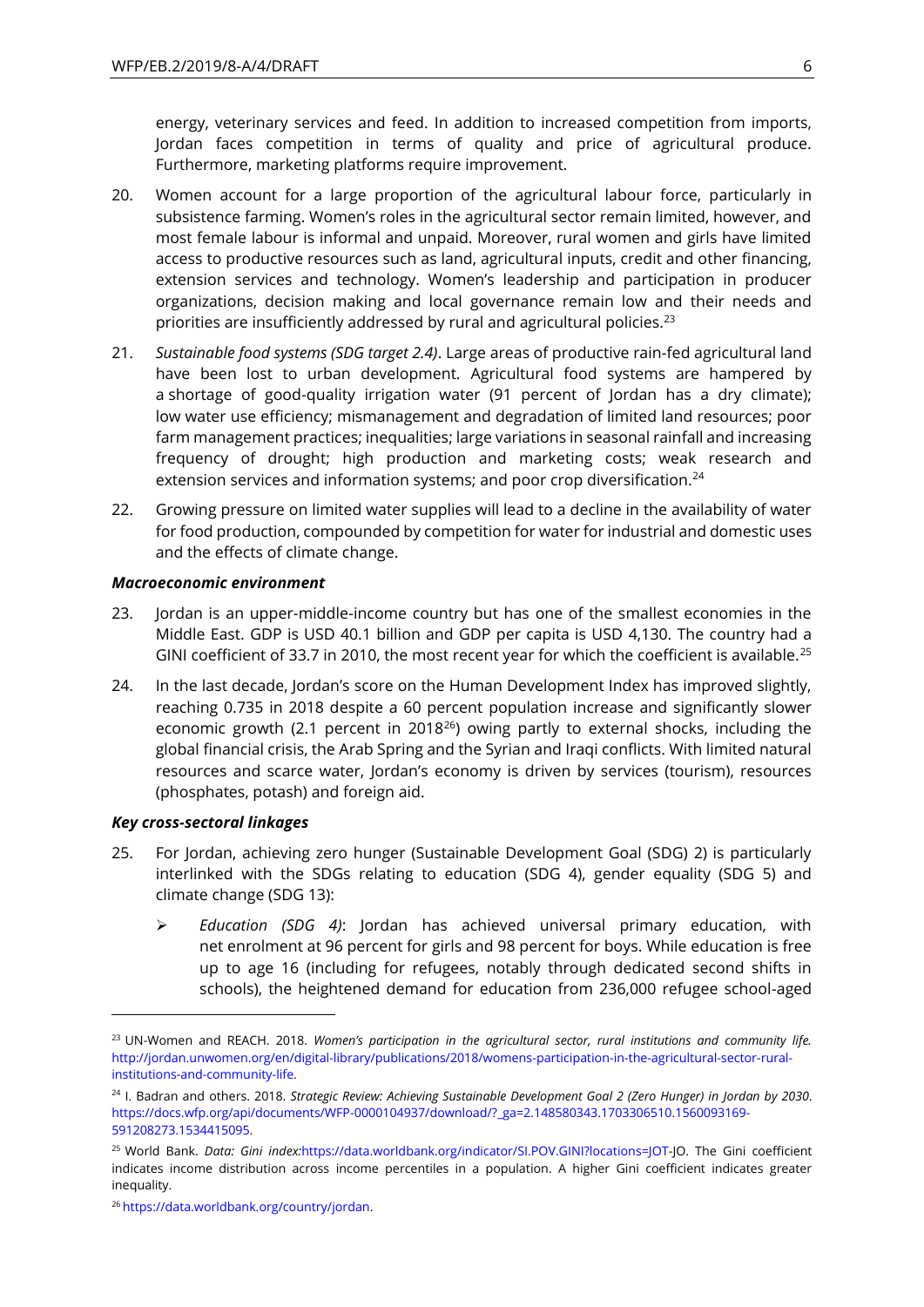children (117,000 boys and 119,000 girls) has strained the education sector, resulting in reduced quality and availability of public education. $27$ 

Approximately 70,000 children age 5−17 are engaged in child labour (53 percent age 15−17 years and over 88 percent boys), most commonly in agriculture and retail trade. While Jordanian children accounted for 80 percent of the total population of working children, they constituted only 1.75 percent of all Jordanian children; nearly twice that percentage, of Syrian children, or 3.22 percent, were engaged in child labour.<sup>28</sup>

➢ *Gender equality (SDG 5)*: Jordan's score on the Gender Inequality Index improved from 0.502 in 2010 to 0.460 in 2017, for a ranking of 108th of 160 countries, $29$  but the country ranked 138th of 144 in the 2018 Global Gender Gap Index.<sup>30</sup> While the constitution guarantees gender equality before the law, women and girls remain disadvantaged with respect to nationality, civil status, inheritance, and child custody.<sup>31</sup> Women shoulder the clear majority of unpaid care and domestic work and face

restrictions on mobility. Jordan ranks in the bottom third in terms of women's access to financial services, which has implications for economic performance, family welfare and food security and nutrition.

➢ *Climate action (SDG 13):* The combined effects of climate change and population growth (including migration) are expected to put more pressure on limited land and water resources and to increase the challenge of sustainable development in Jordan. Climate change will act as a threat multiplier, aggravating existing water problems by decreasing water availability and putting further pressure on groundwater aquifers where recharge rates have already been exceeded.<sup>32</sup>

### **1.3 Hunger gaps and challenges**

- 26. A country strategic review carried out in 201833 highlighted the following gaps and challenges:
	- ➢ *Institutional framework for food security.* Governance of food security is dispersed among many actors, with limited coordination. National strategies and policies do not adequately focus on food security or incorporate cross-cutting issues like gender and age, nor is there a functional food security sector or institutional framework.
	- ➢ *Social protection.* Social safety nets function but are stretched in the face of high poverty rates, unemployment and inflation. There is a need to improve targeting and coordination and to expand gender- and age-responsive social programmes.

<sup>27</sup> Jordan Response Plan for the Syria Crisis 2018–2020.

[https://static1.squarespace.com/static/522c2552e4b0d3c39ccd1e00/t/5ab3565f8a922d5e4a011286/1521702505515/JRP+](https://static1.squarespace.com/static/522c2552e4b0d3c39ccd1e00/t/5ab3565f8a922d5e4a011286/1521702505515/JRP+Final+Copy+21-3.pdf) [Final+Copy+21-3.pdf.](https://static1.squarespace.com/static/522c2552e4b0d3c39ccd1e00/t/5ab3565f8a922d5e4a011286/1521702505515/JRP+Final+Copy+21-3.pdf)

<sup>28</sup> University of Jordan Center for Strategic Studies and International Labour Organization. 2016. *National Child Labour Survey 2016 of Jordan: Summary Report on Main Findings, table 6*.

[https://www.ilo.org/beirut/publications/WCMS\\_510520/lang--en/index.htm.](https://www.ilo.org/beirut/publications/WCMS_510520/lang--en/index.htm)

<sup>29</sup> World Bank. *Data: Jordan.* [http://hdr.undp.org/en/countries/profiles/JOR.](http://hdr.undp.org/en/countries/profiles/JOR)

<sup>30</sup> countryeconomy.com. *Jordan – Global Gender Gap Index.* [https://countryeconomy.com/demography/global-gender-gap](https://countryeconomy.com/demography/global-gender-gap-index/jordan)[index/jordan.](https://countryeconomy.com/demography/global-gender-gap-index/jordan)

<sup>&</sup>lt;sup>31</sup> Organisation for Economic Co-operation and Development. 2018. Women's Political Participation in Jordan. [https://www.oecd.org/mena/governance/womens-political-participation-in-jordan.pdf.](https://www.oecd.org/mena/governance/womens-political-participation-in-jordan.pdf) -

<sup>32</sup> Ministry of Foreign Affairs of the Netherlands. 2018. *Climate change profile : Jordan*. [https://reliefweb.int/sites/reliefweb.int/files/resources/Jordan\\_2.pdf.](https://reliefweb.int/sites/reliefweb.int/files/resources/Jordan_2.pdf)

<sup>33</sup> I. Badran and others. 2018. *Strategic Review: Achieving Sustainable Development Goal 2 (Zero Hunger) in Jordan by 2030*. [https://docs.wfp.org/api/documents/WFP-0000104937/download/?\\_ga=2.148580343.1703306510.1560093169-](https://docs.wfp.org/api/documents/WFP-0000104937/download/?_ga=2.148580343.1703306510.1560093169-591208273.1534415095) [591208273.1534415095.](https://docs.wfp.org/api/documents/WFP-0000104937/download/?_ga=2.148580343.1703306510.1560093169-591208273.1534415095)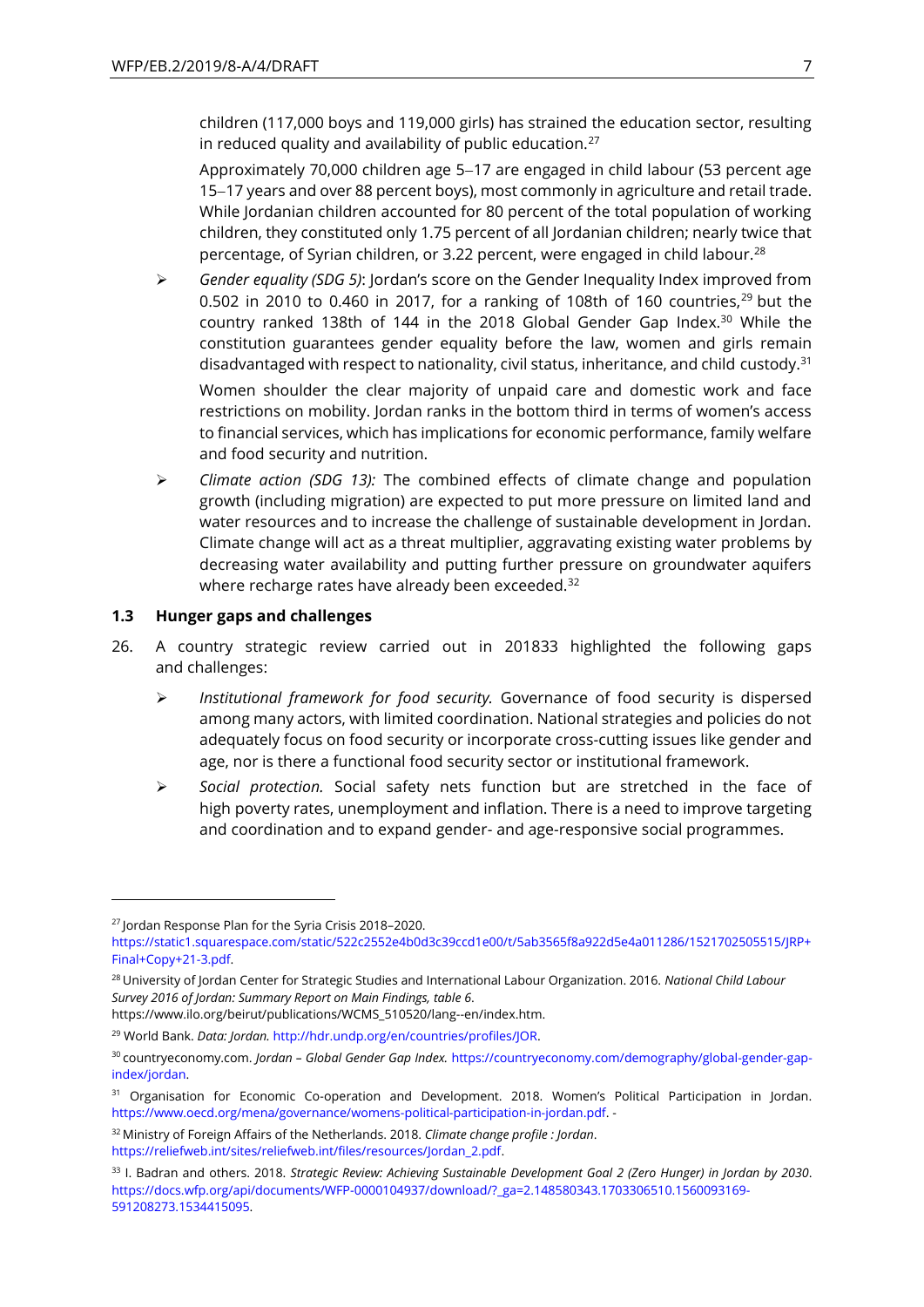- ➢ *Economic opportunities.* Unemployment and limited economic opportunities limit access to food. Studies point to structural obstacles, including a disconnect between higher education and market needs, and recommend investment in technical education and vocational training.
- ➢ *Nutrition.* Measures are required to analyse and curb trends in malnutrition, including the increasing prevalence of over-nutrition, and reduce its health, social and economic costs. Those primarily affected by malnutrition include children age 0−59 months, adolescent girls and pregnant and lactating women.
- ➢ *Water-climate-food security nexus.* Jordan is one of the most water-stressed countries in the world, with annual renewable water resources of 100  $m<sup>3</sup>$  per capita. The threshold of severe water scarcity is 500  $\text{m}^3$ . Projections indicate that demand will exceed supply by 30 percent over the next decade owing to population and economic growth. Furthermore, water shortages will be compounded by climate change. This poses a significant threat to food security, with differential impacts by age and, given existing gender roles and responsibilities, gender.<sup>34</sup>
- ➢ *Vulnerability to shocks.* Jordan is highly vulnerable to shocks (see section 1.1) and its disaster risk reduction framework is still nascent, with limited coordination among sectors and between the central and local levels and gaps in operational response readiness. Furthermore, the principles of the Sendai Framework for Disaster Risk Reduction 2015−2030 have yet to be incorporated into the framework in relation to women, young people and people with disabilities.
- ➢ *Gender inequalities.* Gender inequalities are prevalent, including in political representation, economic participation and private life. The most common barriers are cultural or societal pressures, a lack of job opportunities matching women's skills and discriminatory institutional practices and socio-cultural norms that result, for instance, in limited engagement of women in public leadership.

### **1.4 Key country priorities**

#### *Government*

- 27. The Government's vision is to shift from being a provider of jobs and subsidies to being an enabler of economic opportunities in a private-sector-led economy based on services where the state addresses gaps and the needs of the most vulnerable Jordanians. The "Jordan 2025" strategy<sup>35</sup> and its complementary executive development plans prioritize:
	- ➢ developing a comprehensive approach to addressing food security challenges;
	- $\triangleright$  improving social services through restructuring and optimizing social protection systems;
	- $\triangleright$  enhancing economic growth while reducing poverty and public debt;
	- ➢ tackling unemployment and low productivity levels;
	- $\triangleright$  increasing women's participation in the labour market and paying attention to people with special needs;
	- $\triangleright$  addressing public over-employment and poor public sector performance; and
	- ➢ innovating, including through the digitalization of the business sector.
- 28. The country strategic review echoes these considerations and recommends addressing gaps in the food security institutional set-up through the development of a comprehensive, action-oriented food security sector plan supported by research and incorporating gender

<sup>34</sup> Caroline Van Den Berg and others. 2016. *The Cost of irrigation water in the Jordan Valley*. [http://documents.worldbank.org/curated/en/275541467993509610/The-cost-of-irrigation-water-in-the-Jordan-Valley.](http://documents.worldbank.org/curated/en/275541467993509610/The-cost-of-irrigation-water-in-the-Jordan-Valley)

<sup>35</sup> Government of Jordan. *Jordan 2025: A National Vision and Strategy.*  [http://www.nationalplanningcycles.org/sites/default/files/planning\\_cycle\\_repository/jordan/jo2025part1.pdf.](http://www.nationalplanningcycles.org/sites/default/files/planning_cycle_repository/jordan/jo2025part1.pdf)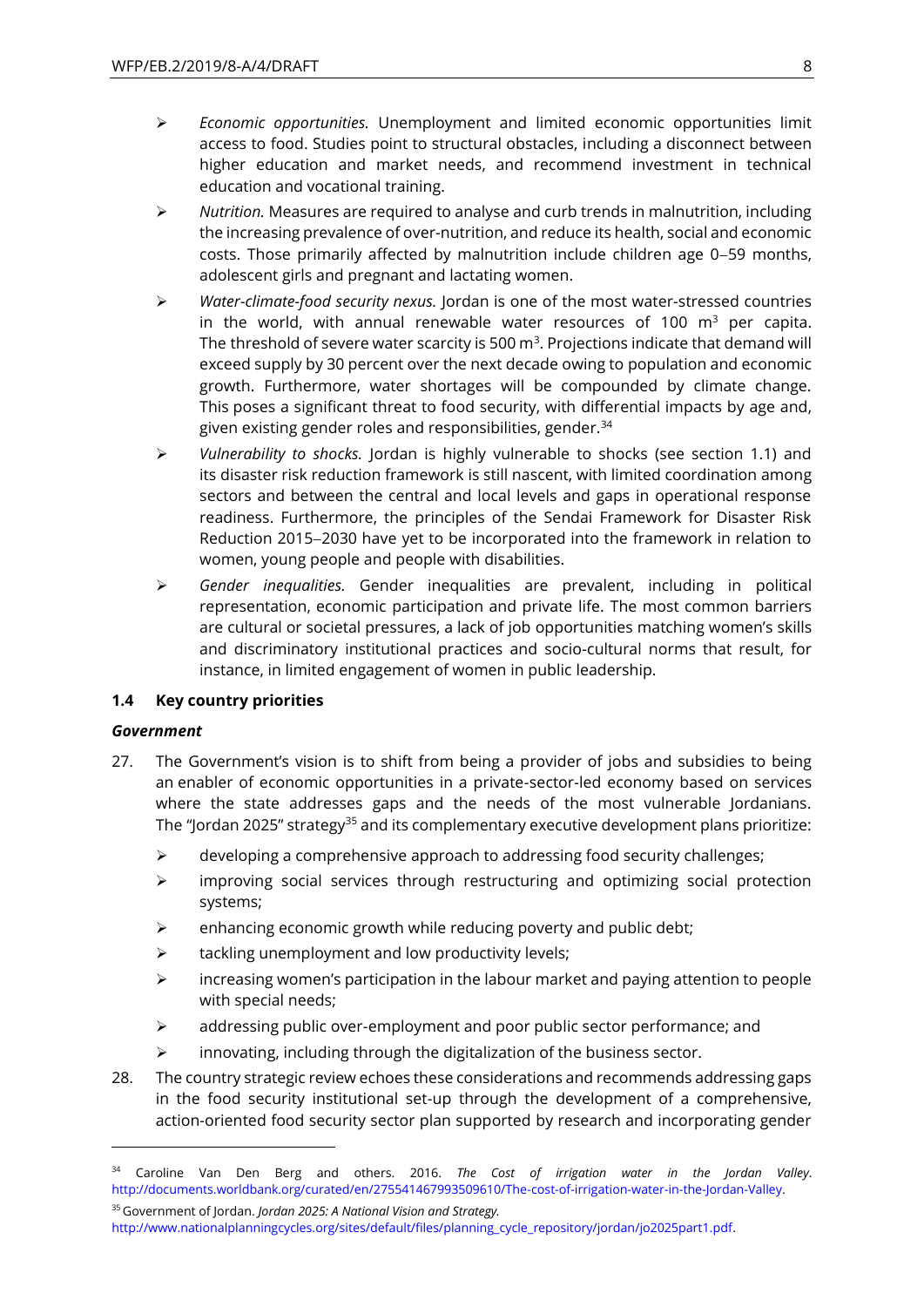equality and age considerations. It also calls for strengthened poverty reduction measures, notably social policies and programmes, and consideration of the water-climate-energy-food security nexus.

- 29. The Jordan response plan for the Syrian crisis for 2017–2019<sup>36</sup> calls for continued food assistance for the most vulnerable refugees and for promoting linkages with sustainable livelihoods while strengthening national protection systems for vulnerable Syrians and Jordanians.
- 30. Jordan's 2017 voluntary national review on the implementation of the 2030 Agenda for Sustainable Development<sup>37</sup> highlights a number of goals and measures, such as strengthening the link between education and the labour market; supporting entrepreneurship to reduce unemployment and ensure decent work; reducing poverty and ensuring equitable access to social services; and systematically working to reduce all forms of inequality, including geographic, age and gender inequality.
- 31. A 2018 report on a capacity assessment of the disaster risk management system in Jordan<sup>38</sup> recommends strengthening emergency preparedness and response and related coordination, information management and financing.
- 32. Lastly, the National Social Protection Strategy for 2019–2025 calls for improved targeting, coordination and expansion of gender- and age-responsive social programmes and posits the NAF as a central social assistance programme alongside the national school meals programme (NSMP), which benefits girls (51 percent) and boys (49 percent) almost equally.

#### *United Nations and other partners*

-

33. The United Nations sustainable development framework (UNSDF) for Jordan for  $2018-2022^{39}$  is a pledge of United Nations support for a more sustainable path to development, prosperity, peace and security, focused particularly on benefiting young people, women and the most vulnerable groups, such as the poor, refugees and people in remote or disadvantaged areas, including pockets of urban poverty.

## **2. Strategic implications for WFP**

### **2.1 WFP's experience and lessons learned**

- 34. Recent evaluations<sup>40</sup> note that WFP assistance has made important contributions to the collective response to the Syrian crisis and largely achieved the intended results, with notable positive effects on dietary diversity and prevention of negative coping strategies. The prevailing cash-based transfer modality has supported beneficiaries' purchasing power and injected USD 750 million into the Jordanian economy since 2014.
- 35. The evaluations recognize the country office as a leader in innovation, proactively initiating and adopting innovations such as iris scanning and blockchain technology to enhance the

<sup>36</sup> Ministry of Planning and International Cooperation. *The Jordan response plan for the Syria crisis 2017–2019*. [http://www.jrpsc.org/jrp-publications.](http://www.jrpsc.org/jrp-publications)

<sup>37</sup>Government of Jordan. 2017. *Jordan's Way to Sustainable Development: First National Voluntary Review on the Implementation of the 2030 Agenda*[. https://sustainabledevelopment.un.org/content/documents/16289Jordan.pdf.](https://sustainabledevelopment.un.org/content/documents/16289Jordan.pdf)

<sup>38</sup> Capacity for Disaster Reduction Initiative. 2018. *Capacity Assessment of the Disaster Risk Management System in Jordan* (draft version). [https://data2.unhcr.org/fr/documents/download/67193.](https://data2.unhcr.org/fr/documents/download/67193)

<sup>39</sup> Government of Jordan and United Nations. 2017. *United Nations Sustainable Development Framework in Jordan 2018–2022*. [http://jo.one.un.org/uploaded/publications\\_book/1525335438.pdf.](http://jo.one.un.org/uploaded/publications_book/1525335438.pdf)

<sup>40</sup> *Decentralized Evaluation: WFP's General Food Assistance to Syrian Refugees in Jordan 2015 to mid-2018: Evaluation Report*. [https://www1.wfp.org/publications/jordan-general-food-assistance-syrian-refugees-evaluation;](https://www1.wfp.org/publications/jordan-general-food-assistance-syrian-refugees-evaluation) and *Corporate Emergency Evaluation of the WFP Regional Response to the Syrian Crisis (January 2015*−*March 2018)*. [https://www1.wfp.org/publications/evaluation-wfps-regional-response-syrian-crisis-2015-2017.](https://www1.wfp.org/publications/evaluation-wfps-regional-response-syrian-crisis-2015-2017)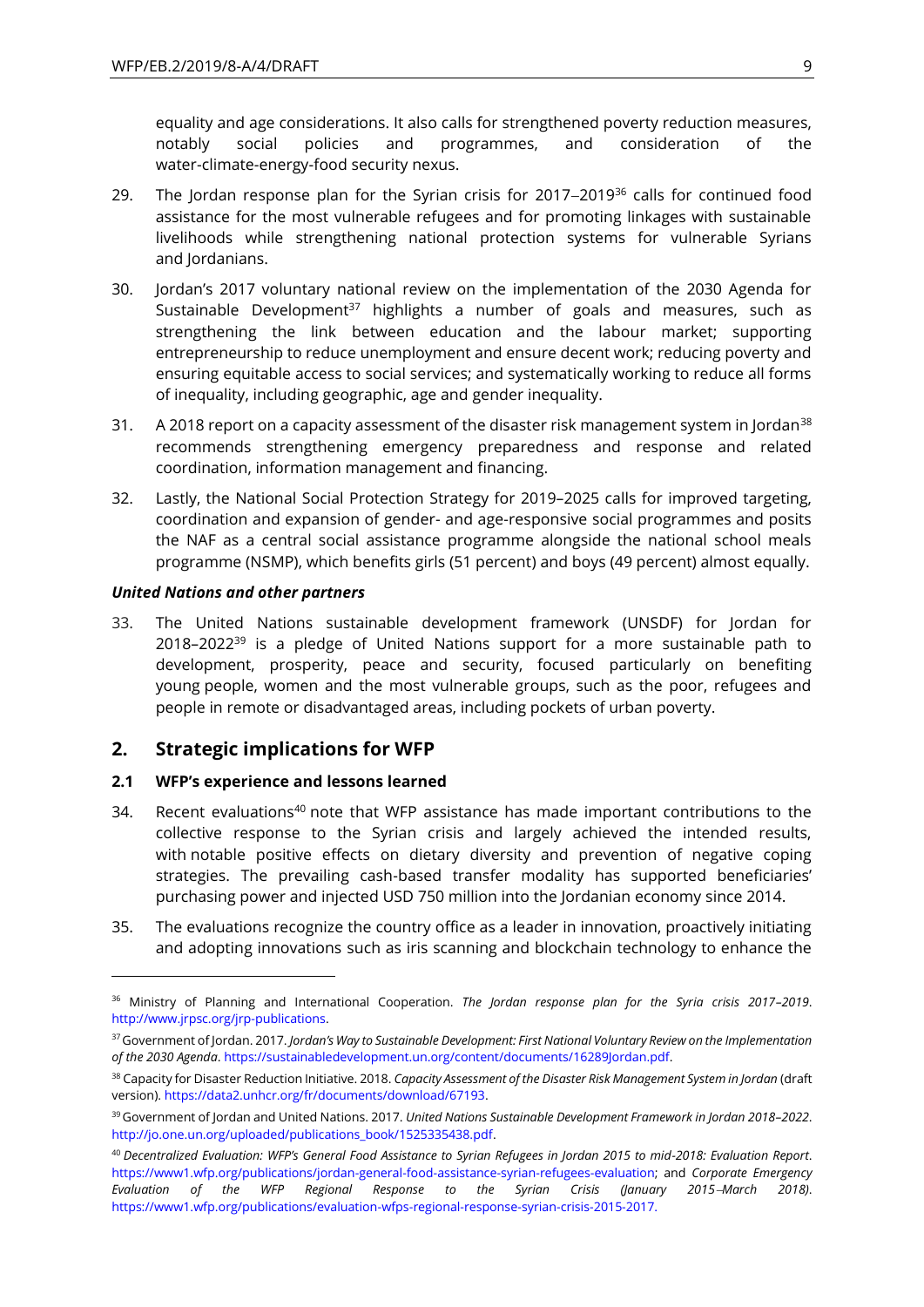efficiency of assistance and hydroponics as a new way of growing food that saves water while offering potential livelihood opportunities for men and women equitably. They further note that partners value WFP's innovative approaches, from which others can learn, and support the inclusion of activities linked to innovation in the country strategic plan (CSP).

- 36. The evaluations recommend investing more effort in accountability to affected populations, gender equality, protection and working effectively with others to maximize added value and making these issues central to the design of the CSP. In response, the country office has established a protection committee to mainstream protection and accountability to affected populations throughout its activities and has joined WFP's gender transformation programme. It will also increase its gender-responsive monitoring and partnerships with specialized organizations like the United Nations Entity for Gender Equality and the Empowerment of Women (UN-Women).
- 37. The design of the CSP also takes into account a recommendation that resilience-building activities be designed to meet the various needs of those in a middle-income country.

## **2.2 Opportunities for WFP**

- 38. Opportunities to help close hunger gaps and provide value added include:
	- $\triangleright$  continuing to meet the basic food needs of refugees of all ages and those affected by emergencies equitably while supporting Jordan's preparedness to respond to emergencies;
	- $\triangleright$  supporting national efforts to enhance gender- and age-responsive social protection, including through support for the NAF and the NSMP;
	- $\triangleright$  building self-reliance through targeted decent employment for those bypassed by mainstream economic opportunities (notably women, young people and people living with disabilities);
	- $\triangleright$  enhancing the water-agriculture-climate nexus, including through asset creation, and revitalizing smallholder agriculture through links between local markets and WFP beneficiaries;
	- ➢ enhancing the gender-transformative potential and nutrition-sensitivity of interventions, including through social and behaviour change communication (SBCC) across age groups and using school feeding as a platform for doing so;
	- $\geq$  creating a food security sector plan that increases coordination among actors and supports related research and improved availability of gender- and age-disaggregated data; and
	- ➢ continuing to innovate to ensure the results of WFP activities are equitable across gender and age groups and act as a catalyst for other actors.

### **2.3 Strategic changes**

- 39. This CSP introduces two main strategic changes. First, as Jordan faces increasing challenges, WFP will begin to rebalance its portfolio towards Jordan itself, in line with the country's priorities linked to the 2030 Agenda. Thus, upstream work to strengthen the capacities of national institutions, strategies and programmes, in addition to providing support for livelihoods, will increasingly be prioritized to deliver transformative and equitable results for Jordanians bypassed by socio-economic opportunities.
- 40. Second, WFP will work alongside other United Nations agencies and the Government to establish a comprehensive vulnerability assessment framework that provides standardized characterizations of the most vulnerable groups, regardless of nationality or status, with a view to applying a more equitable approach to resource distribution to beneficiaries of social services in the medium term. For instance, in this CSP WFP will start to provide support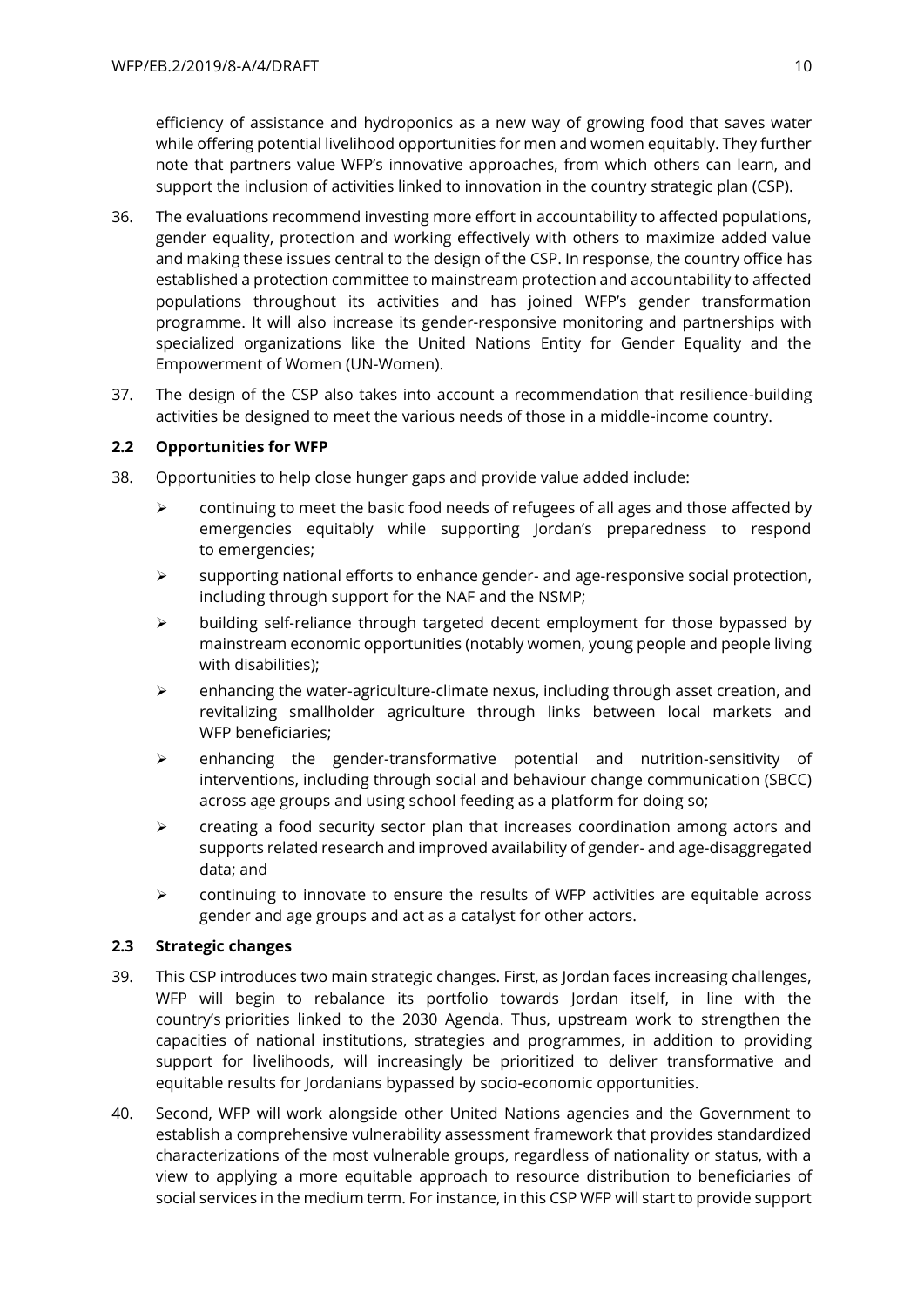$\overline{a}$ 

to the refugees of other nationalities most in need, taking into account age and gender and including those unable to work, such as people with disabilities and marginalized women.

## **3. WFP strategic orientation**

## **3.1 Direction, focus and intended impacts**

- 41. The CSP reflects broad consultation with the Government and other stakeholders, including partners and beneficiaries, and consideration of the country strategic review, as well as country-office-led assessments, evaluations and gender studies.<sup>41</sup> It covers the period 2020−2022, both as a first step in a long-term vision and to align with the UNSDF cycle.
- 42. Through four strategic outcomes contributing directly to SDGs 2 and 17, WFP will continue to support Jordan's ability to assist the refugees it hosts while gradually expanding its support to enhance the country's resilience by helping to safeguard development gains and contributing to addressing the pressures stemming from socio-economic, geographic, age and gender inequities and inequalities affecting residents and refugees.
- 43. The CSP maximizes internal and external coherence, with outcomes and activities reinforcing each other and supporting other SDGs, notably SDGs 1 (no poverty), 5 (gender equality), 8 (decent work and economic growth) and 13 (climate action).
- 44. WFP will continue to mainstream gender, age and disability considerations in the design, targeting, implementation and monitoring of CSP activities to address the underlying causes of food insecurity and ensure that particular needs are met. WFP will notably apply gender equitable and transformative approaches to its work to address economic and other inequalities between women and men and girls and boys.
- 45. In particular, WFP will provide humanitarian assistance in response to existing and future crises, albeit with a broader scope than solely Syrian refugees. In line with national priorities, WFP will focus on supporting national social protection efforts and providing livelihood opportunities that also support the empowerment of women and young people at the individual, household and community levels.
- 46. WFP will further seek to collaborate with other actors in the food security and nutrition sector to provide a comprehensive vision and to guide action aimed at bringing about enhanced and more equitable food security.
- 47. Building on WFP's expertise and tapping into the WFP Innovation Accelerator and related networks, WFP will develop and pilot innovative approaches, particularly in relation to the water-climate-food security nexus.

## **3.2 Strategic outcomes, focus areas, expected outputs and key activities**

## *Strategic outcome 1: Crisis-affected populations in Jordan, including refugees, meet their food and nutrition needs throughout the year*

- 48. Under this strategic outcome WFP will provide humanitarian assistance in response to existing and future crises. Food assistance will continue for Syrian refugees and will be expanded to cover food-insecure refugees of other nationalities (e.g. Iraqi, Somali).
- 49. A new focus on emergency preparedness and response will ensure that people affected by emerging crises are equitably supported while national capacities are strengthened

<sup>41</sup> Jordan country office. 2018. *Gender Analysis and Programme Review*; and WFP. 2019. *The potential of cash-based interventions to promote gender equality and women's empowerment: A multi-country study*. [https://www1.wfp.org/publications/gender-and-cash-wfp-study.](https://www1.wfp.org/publications/gender-and-cash-wfp-study)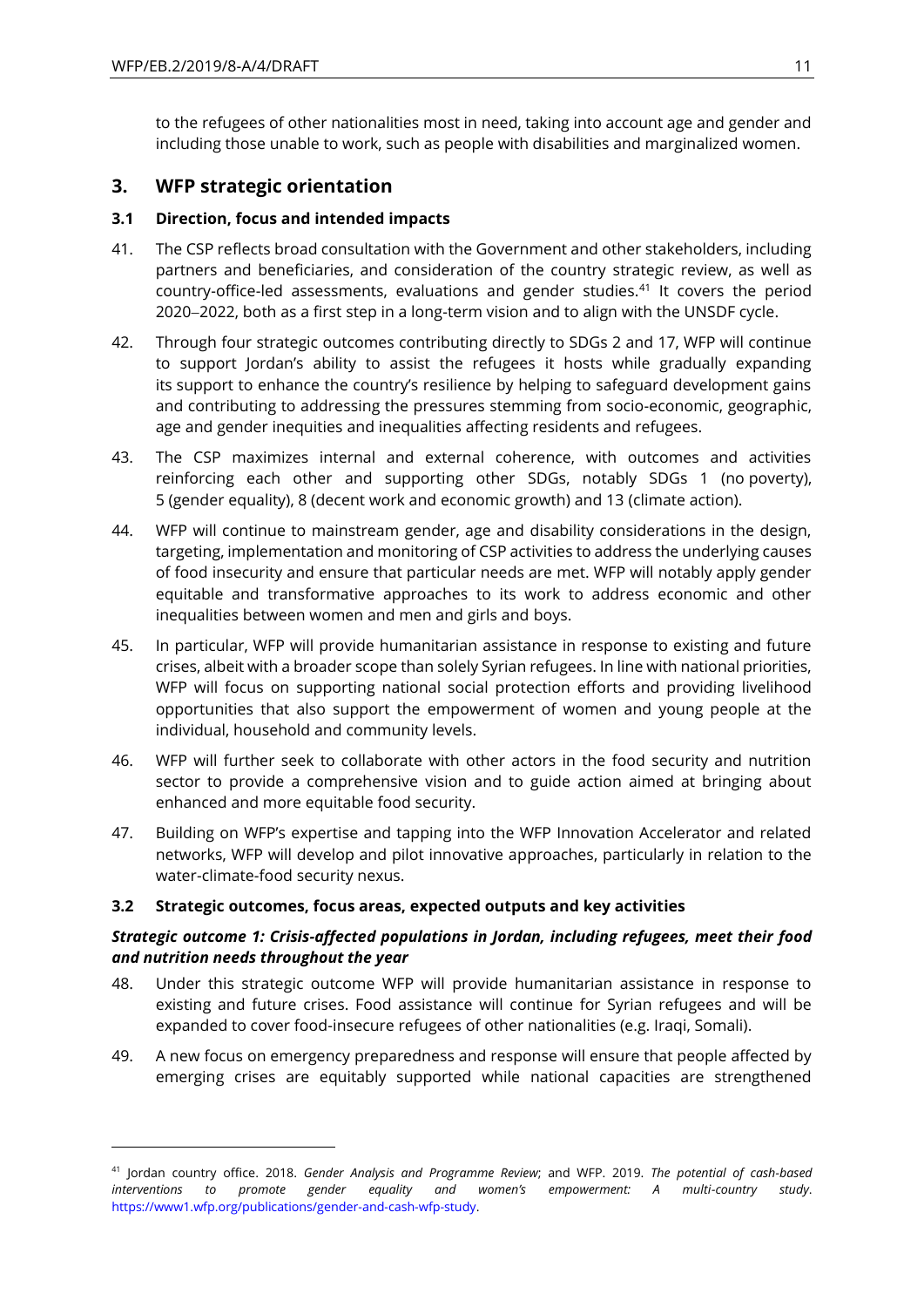(activity 2). Linkages will also be made to social protection schemes (activity 3) and the creation of disaster risk reduction assets (activity 5).

### *Focus area*

50. This strategic outcome focuses on crisis response.

## *Expected outputs*

- 51. Strategic outcome 1 will be achieved through the following outputs:
	- $\triangleright$  Targeted refugees receive nutrition-sensitive food assistance that meets their basic food and nutrition needs.
	- $\triangleright$  Refugees going back to the Syrian Arab Republic through facilitated returns receive a return package.
	- ➢ People affected by arising crises receive assistance that meets their food needs during and after the crises.
	- $\triangleright$  People vulnerable to shocks are protected through the enhanced ability of national authorities to reduce disaster risks and respond to emergencies.

## *Key activities*

## *Activity 1: Provide nutrition-sensitive food assistance to refugees and other crisis-affected populations*

- 52. WFP will provide food assistance in the form of cash-based transfers to 480,000 refugees. In line with the prevailing practice of humanitarian partners, the eligibility of, and amount of assistance provided to refugees from the Syrian Arab Republic and other countries residing in host communities will be determined on the basis of vulnerability to food insecurity, while all Syrian refugees in camps will be supported.
- 53. Enabled by functioning markets, adequate financial services and infrastructure throughout the country, beneficiaries in communities will receive electronic cards that can be used to withdraw cash from automated teller machines (ATMs) or to purchase food items in a network of 200 WFP partner shops. In collaboration with other actors, WFP will make an effort to extend this modality to the camps. Until this can be achieved, camp residents will benefit from food-restricted electronic vouchers operated through blockchain technology that can be redeemed in camp supermarkets.
- 54. The amount of food assistance provided will depend on a household's assessed vulnerability to food insecurity and household size. Any adult woman or man will be able to receive the assistance for him or herself or for their household. WFP will implement gender equality and women's empowerment activities, with a focus on increasing women's financial literacy, to ensure that women feel empowered to receive cash. Monitoring will continue to track the effects of assistance on intra-household dynamics, including and control over assistance provided, to ensure that the particular needs of household members of different ages and genders are met. Joint decision making over the use of assistance will be encouraged.
- 55. Refugees arriving in camps will receive in-kind food assistance until they are given access to camp facilities. The food needs of those returning to the Syrian Arab Republic will be supported as part of a broader return package if the humanitarian actors collectively so decide.
- 56. WFP will enhance the nutrition-sensitivity of its food assistance by working with retailers to ensure that nutritious items meeting the particular needs of young children, the elderly and people living with disability are accessible at reasonable prices. WFP will also implement gender-responsive SBCC activities to encourage healthy eating habits and behaviours, including exclusive breastfeeding practices, and to transform discriminatory gender roles (e.g. by encouraging the sharing of caring functions between women and men).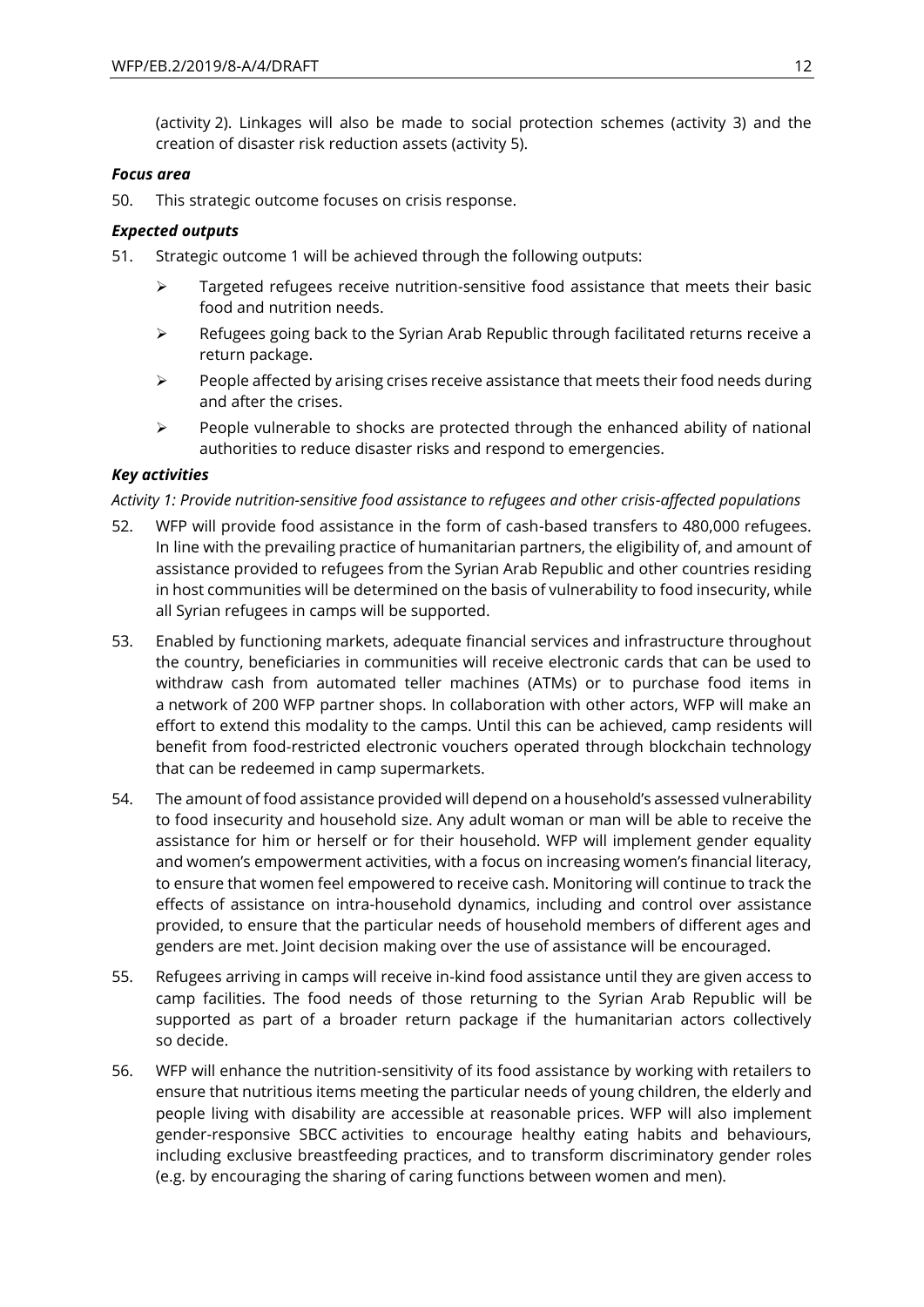$\overline{a}$ 

- 57. In line with a recommendation resulting from a decentralized evaluation, $42$  WFP will continue to reflect, with its partners, on the future strategic direction of refugee food assistance, taking into consideration political feasibility and risk. Approaches, methodologies and tools for enhancing programme quality, including vulnerability analysis, targeting, monitoring and evaluation, transaction data analysis and mechanisms of accountability to beneficiaries and partners, will be adjusted as required. Exchanges with other country offices in the region implementing similar activities will be actively pursued in order to benefit from mutual learning.
- 58. WFP will collaborate with the Office of the United Nations High Commissioner for Refugees (UNHCR) and other organizations supporting refugees' basic needs and will participate in relevant forums, including those focused on gender and disability inclusion, protection and accountability to affected populations. Partnerships with non-governmental organizations (NGOs) and specialized organizations will serve to enhance accountability to affected populations, protection and gender responsiveness and will be used to conduct SBCC.
- 59. WFP may also provide food assistance as required to populations affected by future crises, in close collaboration with the National Center for Security and Crisis Management, civil defence authorities and relevant local authorities.

## *Activity 2: Provide tools, systems and training to the Government to enhance its emergency preparedness and response capabilities*

- 60. In line with the recommendations arising from the capacity assessment of the disaster risk management system in Jordan, WFP will aim to strengthen the capacity of the National Center for Security and Crisis Management and other relevant government stakeholders such as the Department of Statistics, the National Agricultural Research Centre and the Drought Monitoring Unit through technical assistance focused on disaster risk reduction and emergency preparedness and response.
- 61. In collaboration with actors involved in disaster risk reduction, including the United Nations Development Programme (UNDP) and the Office for the Coordination of Humanitarian Affairs, WFP will focus on supporting:
	- $\triangleright$  simulation exercises and the development of digital tools to enhance emergency response, improve timely information management and reduce response costs and lead times; and
	- $\triangleright$  the establishment and enhancement of gender- and age-responsive early warning systems for high food prices, droughts and floods, in order to anticipate and mitigate shocks.

## *Strategic outcome 2: Vulnerable populations in Jordan, including children, are covered by adequate social protection schemes by 2022*

62. WFP will support social protection and, in line with the National Social Protection Strategy, will contribute to efforts to strengthen the sector and enhance targeting, coordination, monitoring and evaluation of key schemes.

<sup>42</sup> *Decentralized Evaluation: WFP's General Food Assistance to Syrian Refugees in Jordan 2015 to mid-2018: Evaluation Report*. [https://www1.wfp.org/publications/jordan-general-food-assistance-syrian-refugees-evaluation.](https://www1.wfp.org/publications/jordan-general-food-assistance-syrian-refugees-evaluation)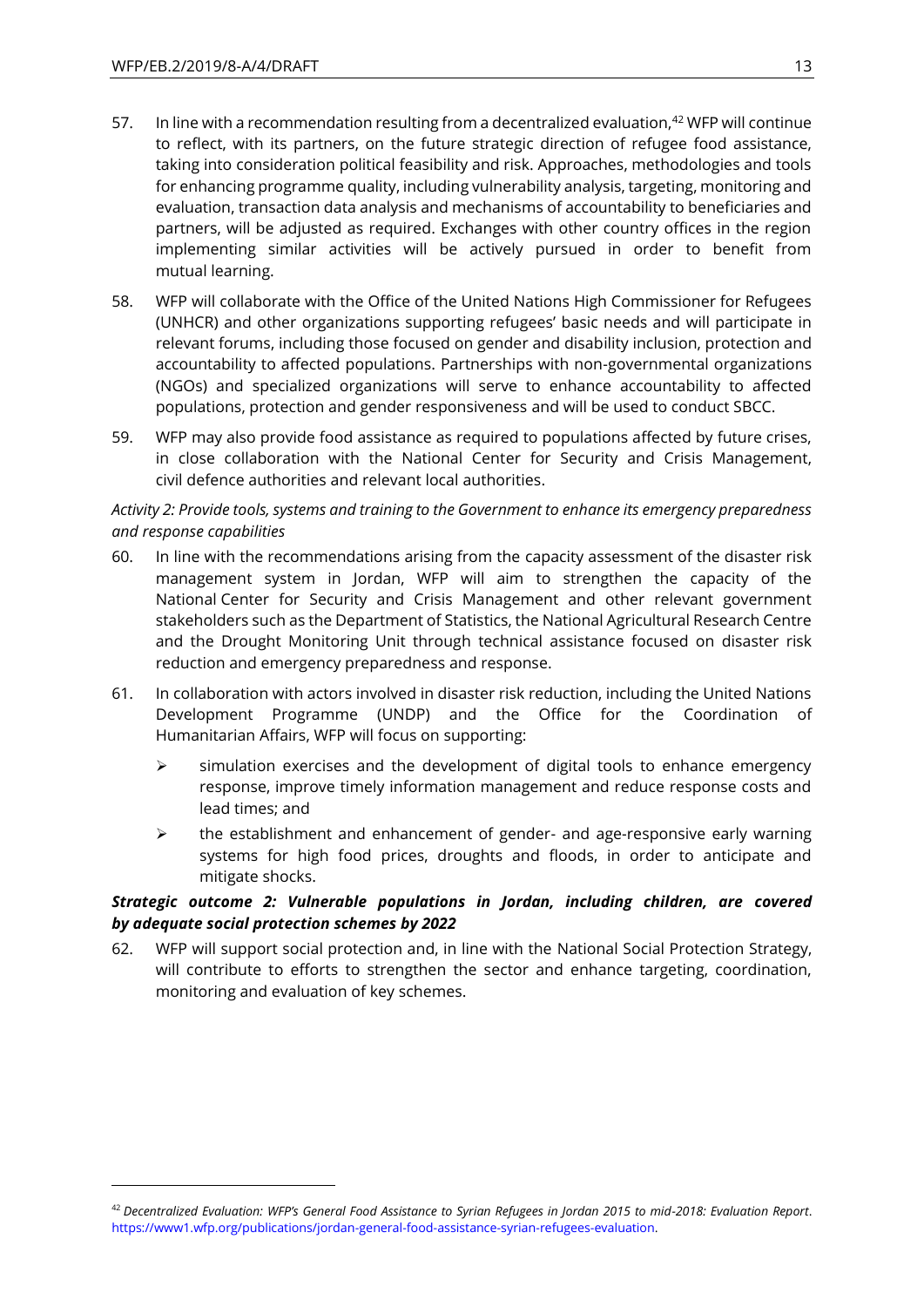63. The strategy explicitly positions the NAF and the NSMP as important national social assistance programmes. Aligned with the intention to increasingly strengthen national systems contributing to SDG 2, WFP will support these programmes through technical assistance that reflects core cross-cutting concerns (e.g. gender equality, age and disability) while also supporting the delivery of the NSMP. Opportunities for South–South cooperation will be explored.

### *Focus area*

64. This outcome focuses on resilience building.

## *Expected outputs*

- 65. Strategic outcome 2 will be achieved through the following outputs:
	- $\triangleright$  The most vulnerable people in Jordan benefit from strengthened, effective, equitable and inclusive national social protection schemes.
	- $\triangleright$  Children in Jordan benefit from the enhanced capacity of the Government to increase the effectiveness and sustainability of the national school meals programme.
	- ➢ School meal recipients benefit from improved access to nutritious and diversified food.

## *Key activities*

 $\overline{a}$ 

*Activity 3: Support the Government in reforming and expanding national social protection schemes*

- 66. In collaboration with the World Bank, UNICEF and other partners, WFP will provide technical assistance to the NAF in areas of WFP expertise with a view to enhancing the efficiency, equity and effectiveness of the most significant national social programme. WFP's technical assistance will initially focus on supporting the digitization of payment systems, the establishment of grievance and redress mechanisms accessible to all, the validation of beneficiaries and the design of graduation programmes. As the NAF expands and introduces services complementary to its cash assistance programme, WFP support will probably broaden, based on NAF priorities and requests for technical support.
- 67. WFP will also support the NSMP through capacity strengthening work with the Ministry of Education focused on developing a school meals strategy embedded in a national policy framework, inclusive of national stakeholders beyond the Ministry of Education and defining a vision for school feeding linked to clear objectives and gender and age considerations;<sup>43</sup> supporting the effective operationalization of the strategy by strengthening the Government's ability to target, implement, monitor, evaluate and report on school feeding in ways that are gender- and age-responsive; enhancing school feeding effectiveness by promoting multisectoral and integrated school meal models; and enhancing the sustainability of school feeding by supporting the diversification of funding sources. In addition, WFP will work with the Government to introduce a gender-transformative agenda through the NSMP.
- 68. WFP will continue to work closely with the Ministry of Education and will seek to widen the partners' platform to the ministries responsible for health, social development and agriculture and the Jordan Food and Drug Administration. WFP will also engage with UNICEF and the United Nations Educational, Scientific and Cultural Organization.
- 69. More broadly, WFP will contribute, alongside its partners, to the formulation of an action plan for the National Social Protection Strategy and will explore extending support to other Government-led priority programmes such as those supporting people with disabilities led by the Ministry of Social Development.

 $43$ The Systems Approach for Better Education Results (SABER) framework and the related five quality criteria will be used to guide this process.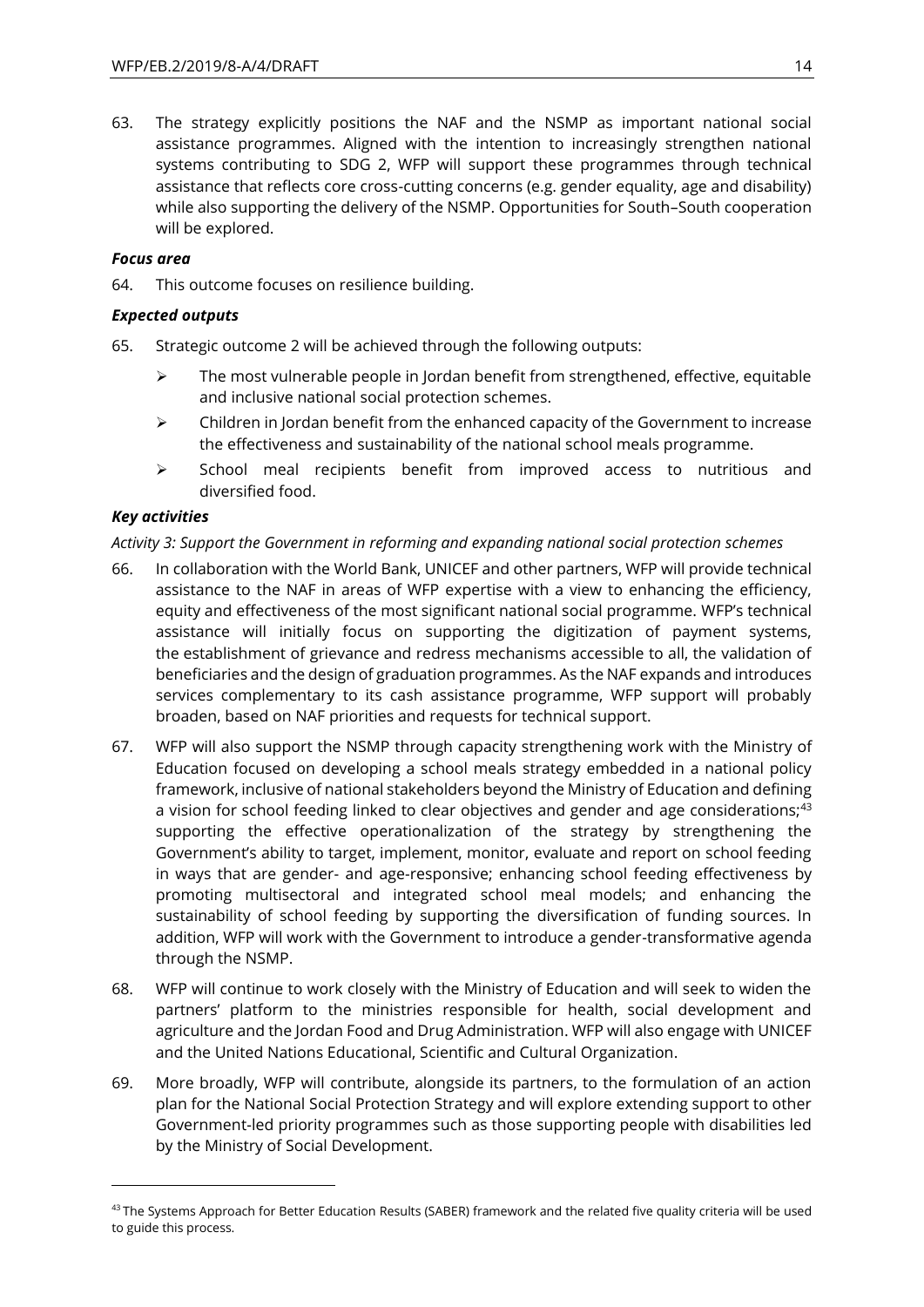## *Activity 4: Provide nutrition-sensitive school feeding to targeted children*

- 70. Through the NSMP, the Ministry of Education provides school feeding to 424,000 boys and girls, from kindergarten to sixth grade (age 4–12) for children enrolled in 1,847 public schools in pockets of poverty across Jordan, and from kindergarten to twelfth grade (age 4–17) for children in camps. This social programme, which benefits both Jordanian and refugee children, acts as an incentive for regular school attendance, supports the learning environment and contributes to building social cohesion between refugees and their host communities.
- 71. In parallel with strengthening the institutional school feeding framework at large under activity 3, WFP will continue to support the implementation of the NSMP by procuring a portion of the biscuits distributed by the Ministry of Education through the programme locally; and by implementing in partnership with local NGOs a variant of the programme through which 1,513 women and men in need of economic support from local communities get the opportunity to earn income by baking, packing and delivering snacks to selected schools in communities (282) and camps (31).
- 72. WFP will also work with the Ministry of Education to further enhance this programme with a view to informing key decisions on the development of the institutional school feeding framework based on lessons learned.
- 73. In particular, to enhance the nutritional impact of the activity, WFP will work with the Ministry of Education to review, and adjust as required, the composition of the snack to enhance its nutritional value and diversity. WFP will also provide nutritional education to schoolchildren and conduct gender- and age-responsive SBCC to improve the dietary habits of families and caregivers.
- 74. To further enhance the programme's efficiency and its local economic impact, new models will be tested and linkages will be created with small farmers and producers supported under activity 5.
- 75. To further increase women's economic empowerment, WFP will continue to ensure that women obtain key positions (e.g. baker) and, where appropriate, that all-woman baking teams are established for the preparation of school snacks.

## *Strategic outcome 3: Vulnerable populations in Jordan, with a focus on women and young people, are more self-reliant and have better livelihood opportunities by 2022*

- 76. In line with evaluation recommendations, WFP will partner with national institutions to revamp and expand livelihood support for the Jordanians and refugees most marginalized by the labour market, notably women, young people and people living with disability, while seeking to have a positive impact on the water-climate-food security nexus.
- 77. Actions under this outcome will be linked to activities 1 and 3 by providing opportunities for selected beneficiaries of WFP food assistance and the NAF programme to increase self-reliance and transition out of those programmes in the medium term. Support for smallholders – men and women equitably – will also be gradually introduced to enhance post-harvest handling and access to markets. Linkages will also be made to programmes such as the NSMP (activity 4).

## *Focus area*

78. This strategic outcome focuses on resilience building.

## *Expected outputs*

- 79. Strategic outcome 3 will be achieved through the following outputs:
	- $\triangleright$  Vulnerable people are supported in enhancing their livelihoods by participating in asset creation linked to climate change adaptation and disaster risk reduction.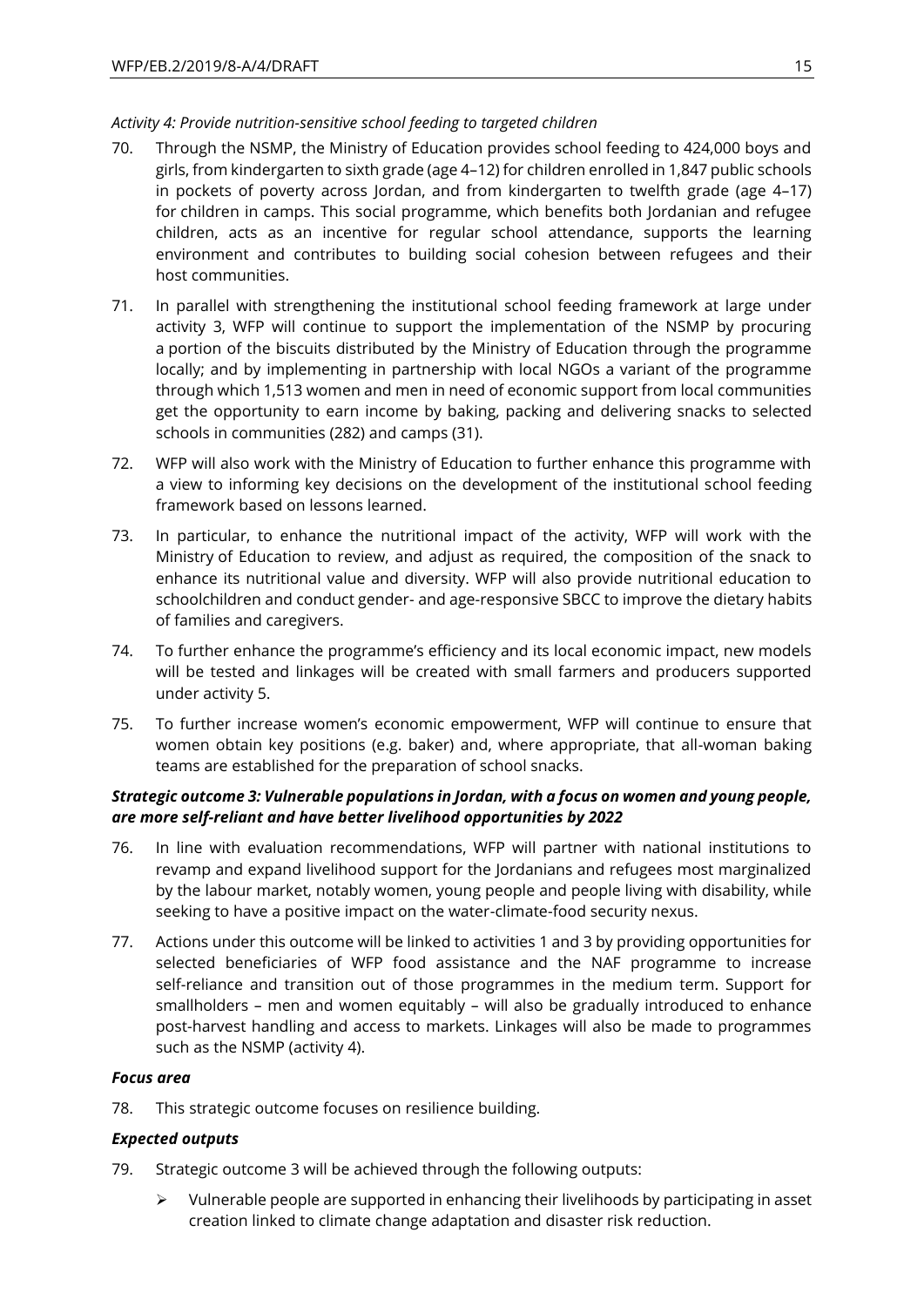- $\triangleright$  Vulnerable people are supported in enhancing their livelihoods through training and small business promotion.
- ➢ Vulnerable smallholder farmers are supported in sustainably improving their livelihoods by benefiting from strengthened capacities and asset provision.

## *Key activities*

*Activity 5: Provide livelihood support (training, income-generating opportunities, asset creation) to vulnerable people in rural and urban settings, with a focus on women and young people* 

- 80. With high unemployment, especially among women and young people, creating decent employment and livelihood opportunities is a national priority. Based on evaluation recommendations, specific assessments and consultations with actors in this field, WFP will revamp and expand its livelihood support to provide an array of interventions designed to fit different contexts and the needs of different target groups, with a focus on addressing social and economic barriers affecting the participation of women and young people in the workforce and the economy, including unpaid care and domestic work, to enable participation and engagement in livelihood activities.
- 81. Relevant national authorities will be involved in the design of the interventions, as will both men and women beneficiaries, to ensure that their particular needs are taken into account and that equitable income-generation opportunities are created. Specialized partners will support activity implementation. WFP will follow the standard operating procedures developed by the livelihoods working group, which is chaired by the International Labour Organization and aims to ensure equitable access to decent working environments and conditions and the provision of work permits and health insurance.
- 82. WFP will partner with the ministries responsible for social development, agriculture, labour, water and the environment on livelihood activities. Strategic partnerships with the Food and Agriculture Organization of the United Nations (FAO), UNDP, UN-Women and the International Labour Organization will also be deepened.
- 83. The interventions will support 125,600 beneficiaries and will include:
	- ➢ *Provision of employment opportunities through food-for-assets activities tailored to different settings, including urban and rural settings:* Activity selection will be based on relevant analyses, systematically including gender and age considerations, and will focus on building assets that contribute to climate change adaptation and disaster risk reduction efforts in line with national strategies and local priorities. The assets created will contribute to soil and land management, flood and drought mitigation, forestation and the rehabilitation of other public and community infrastructures, as relevant. They will be equally accessed by, controlled by and of benefit to women and men in the communities.
	- ➢ *Support for groups of women to develop livelihoods that grow their capital, enhance their entrepreneurial skills and decision-making abilities and enable their transition to sustainable livelihoods:* Adapted from the "graduation" approach, which has gained recognition for its holistic treatment of poverty, the intervention will combine multidimensional support to address the immediate needs of participants through cash support, livelihood support through the provision of productive assets (e.g. hydroponic production units, small livestock, food production units) and training on technical skills, enterprise development and savings and financial planning, alongside long-term investments in life skills and positive behaviour change.
	- ➢ *Support for smallholder farmers:* Women and men will be targeted equitably to enhance their economic benefits through a set of activities that include training (e.g. on water conservation techniques and the value chain) and asset provision aimed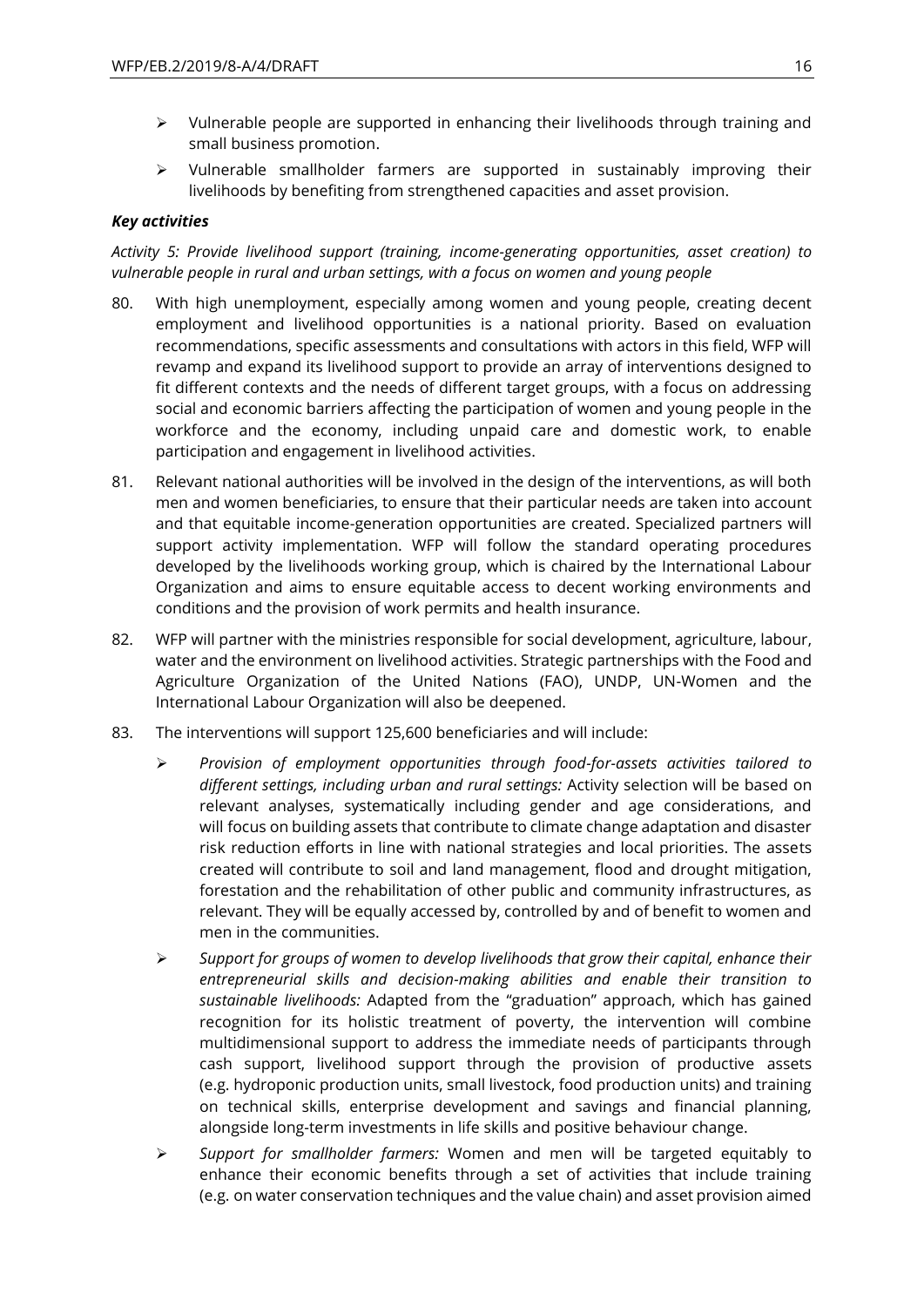at enhancing production and access to markets and reducing losses through the use of innovative, climate-adapted techniques.

## *Strategic outcome 4: Partnerships in support of the Sustainable Development Goals in Jordan are strengthened through effective and innovative solutions from WFP and its partners by 2022*

- 84. WFP will foster partnerships with the Government, civil society, academia and the private sector aimed at building Jordan's resilience to shocks and its ability to support the food security and nutrition of diverse population groups equitably.
- 85. In line with the recommendations deriving from the country strategic review, WFP will join other actors in advocating enhanced coherence of the food security and nutrition sector and supporting the development of a sector plan that provides a comprehensive, gender- and age-responsive framework for all stakeholders involved in the achievement of SDG 2 and serves to coordinate key policies and programmes, promote research linked to food security and nutrition objectives and support adequate gender- and age-responsive monitoring of SDG 2 indicators.
- 86. WFP will further capitalize on its strong reputation for innovation to build partnerships through which it will continue to innovate in support of all activities under the CSP, while increasingly acting as a catalyst for innovation by others aimed at tackling the root causes of food insecurity.

## *Focus area*

87. This stategic outcome focuses on resilience building.

## *Expected outputs*

- 88. Strategic outcome 4 will be achieved through the following outputs:
	- $\triangleright$  People in Jordan benefit from strengthened national capacities to effectively plan, coordinate and monitor the food security sector.
	- ➢ Vulnerable people in Jordan benefit from increased access of humanitarian and development partners to innovative assistance programming that enables them to provide more effective support, including in times of crisis.

## *Key activities*

*Activity 6: With other actors, develop a comprehensive food security and nutrition sector plan linked to other sectors and supported by a coordination structure*

- 89. WFP will join other actors in advocating enhanced coherence of the food security and nutrition sector. In partnership with the relevant government ministries (notably those responsible for agriculture, social development and health), the Department of Statistics, international organizations (including FAO, IFAD and the World Bank) and local research institutes, WFP will seek to strengthen the institutional framework around SDG 2, coordinate related policies and programmes, create linkages to other sectors, promote research relevant to food security and nutrition objectives and support adequate monitoring of SDG 2 indicators.
- 90. In particular, WFP will contribute to developing a sector plan like those that exist for education and health, to provide a strategic framework for all stakeholders involved in the achievement of SDG 2 and monitoring of the associated impact on related SDGs. The plan will be aligned with national priorities and informed by relevant policies and studies, including the country strategic review, the household income and expenditure survey and the upcoming micronutrient deficiency survey. It will promote age-responsive and gender-equitable actions that reflect the different needs of the various gender and age groups.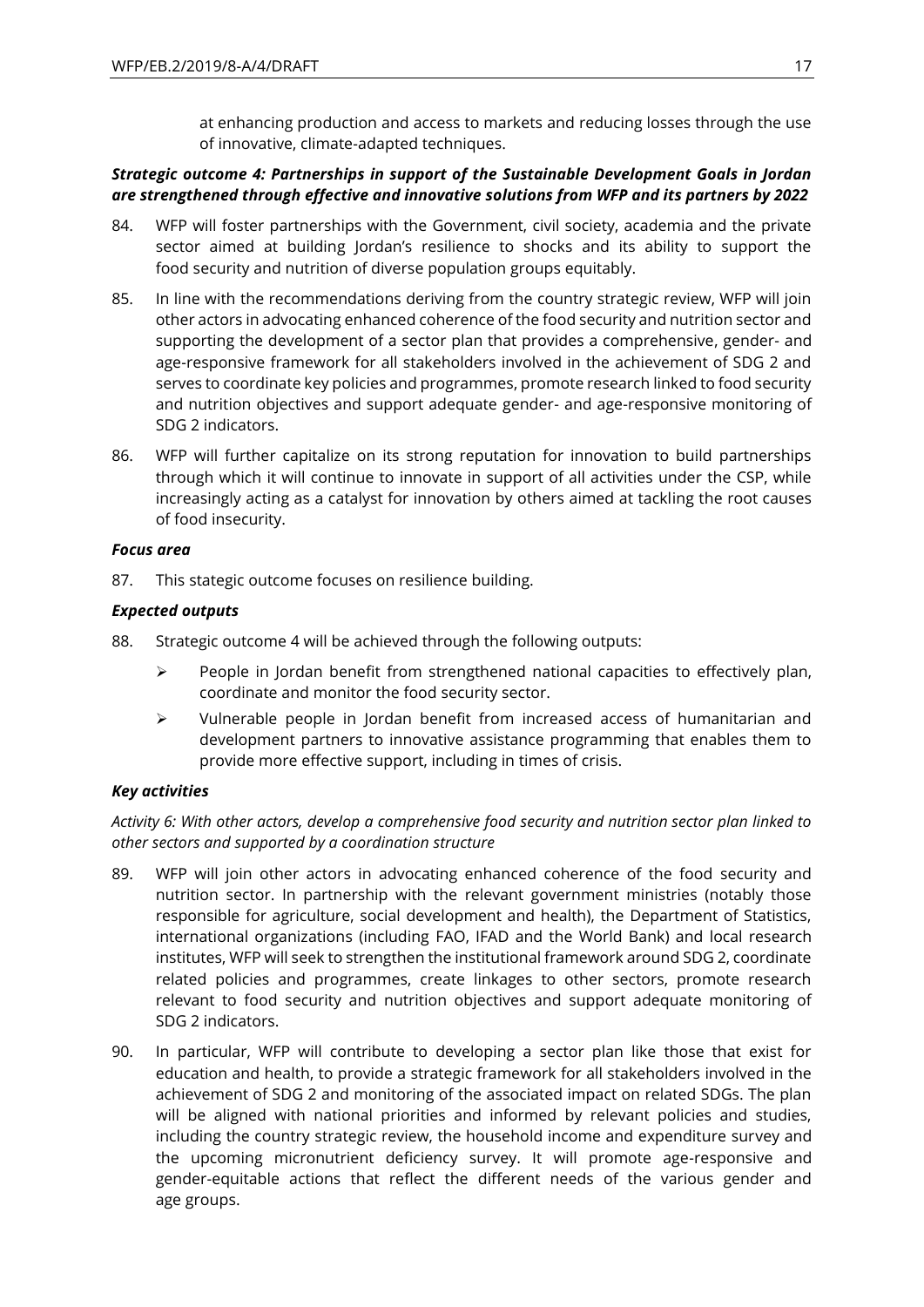*Activity 7: Facilitate knowledge exchange between partners and the Government to promote piloting and scaling of innovative approaches to achieving the SDGs* 

- 91. WFP is leading the way on innovation in Jordan and the region at large, and this CSP will expand and amplify its efforts in that regard. In collaboration with the WFP Innovation Accelerator and other partners, WFP will act as a catalyst for innovation, contributing to and supporting innovation in Jordan to leverage innovative ideas and expertise.
- 92. Emphasis will be placed on developing innovative solutions around the water-climateenergy-food security nexus to address age and gender inequalities, nutrition and other challenges identified in the country strategic review. A systematic review of who will benefit from the proposed innovation, notably in terms of age and gender, will be undertaken to select ideas.
- 93. The country office will facilitate workshops, lectures and training on innovation techniques that could contribute to partnerships with Government, academic institutions, civil society organizations and entrepreneurs, with consideration given to inclusion, diversity and equity in content and process. WFP will also run or co-lead bootcamps or hackathons with local partners to generate feasible ideas, ensuring the inclusion of diverse women and men.
- 94. Potential innovations will be assessed to see what they might achieve, for whom, and how well they align with the Government's priorities and WFP's goals. WFP will support testing of ideas locally and, if appropriate, their scale-up. Innovative solutions will be made available to partners and targeted populations and will be shared within WFP and externally through global practice-sharing networks.

## **3.3 Transition and exit strategies**

- 95. This CSP gives effect to a shift in WFP's portfolio towards support for the Government through capacity strengthening and technical assistance for national priority programmes in social protection and livelihood support, thus laying the foundation for fewer direct WFP interventions in the future.
- 96. Working towards enhancing the efficiency, effectiveness, inclusiveness, equity and sustainability of national social programmes will contribute to reducing the need for parallel delivery systems by WFP and its partners in the long run. For example, efforts to strengthen the school feeding institutional framework (activity 3), including supporting the establishment of sustainable national funding sources for school feeding, will gradually reduce the need for WFP delivery of support for the NSMP (activity 4).
- 97. While WFP will continue to support refugees, the need for support is expected to diminish gradually as refugees return to their homes or become self-reliant with the support of WFP livelihood interventions. Through its engagement in social protection, WFP, alongside other actors, will also encourage a unified social assistance system that addresses the needs of people of different ages, genders, abilities and nationalities equitably, thus reducing the long-term need for continued humanitarian assistance for refugees.
- 98. Transition and exit strategies will include gender-equitable, transformative programming to reduce the inequalities that undermine food security and nutrition.

## **4. Implementation arrangements**

## **4.1 Beneficiary analysis**

99. *Activity 1:* The most vulnerable registered Syrian refugees in camps and host communities (470,000), along with refugees of other nationalities (10,000), will receive nutrition-sensitive food assistance (cash-based transfers) to meet their basic needs. WFP anticipates a reduction of 30,000 refugees per year, taking into consideration potential returns and enhanced self-reliance as a result of livelihood support by WFP (activity 5) and its partners.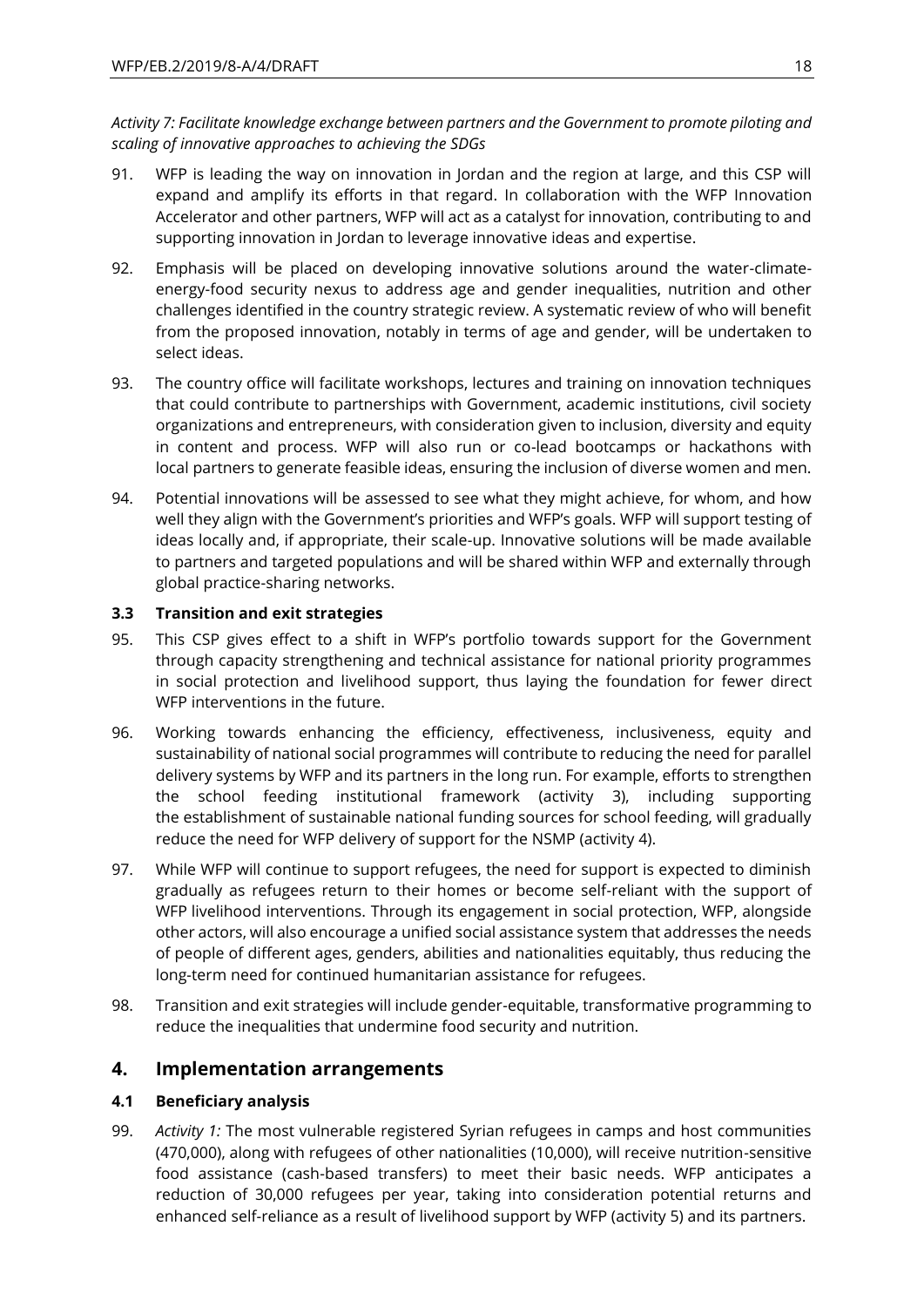- 100. Syrian refugees in communities will be targeted based on social and demographic vulnerability criteria,<sup>44</sup> allowing WFP to strengthen accountability to affected populations by ensuring the inclusion of households with elderly members, people with disabilities or medical health conditions and single-women-headed households; facilitating the communication of inclusion criteria to beneficiaries and non-beneficiaries; and allowing for regular updates, thus minimizing inclusion and exclusion errors. Refugees of other nationalities will be targeted based on UNHCR criteria that identify those most vulnerable to poverty and food insecurity.
- 101. From 2021 on, targeting by WFP and its partners will be further informed by the results of a UNICEF, UNHCR and WFP joint comprehensive vulnerability assessment.
- 102. As relevant, the number of Syrian refugees supported with return packages will be determined in conjunction with other actors. Should an emergency occur, the size and composition of the group of crisis-affected people supported will depend on the type and magnitude of the crisis.
- 103. *Activity 2:* People vulnerable to emergencies throughout the country will indirectly benefit from efforts to strengthen national actors' capacity to prepare for and respond to emergencies in gender- and age-responsive ways.
- 104. *Activity 3:* Recipients of government-led social programmes, including people with disabilities, will indirectly benefit from WFP's efforts to strengthen the NAF and NSMP, as well as from broader efforts to strengthen the social protection framework in line with the social protection strategy.
- 105. *Activity 4:* Children attending primary schools in poor areas and refugee camps (424,000) will benefit from the NSMP. The number of children is foreseen to increase slightly, in line with enrolment. In addition, 740 women and men, including some with disabilities, working at 17 kitchen facilities will benefit from decent work opportunities.
- 106. *Activity 5:* People in targeted communities bypassed by economic opportunities, particularly women and young people, will benefit from livelihood support in the form of decent employment for asset creation, support for home businesses and other small businesses and related training. Targeted communities will also benefit indirectly from assets that reduce disaster risk and enable adaptation to climate change. A limited number of smallholder farmers, women and men, equitably, will receive dedicated support.
- 107. Geographic targeting and activity design will be informed by assessments using the three-pronged approach. The analyses will be participatory and will incorporate gender and age considerations.
- 108. *Activities 6 and 7*: Food-insecure people across Jordan will benefit indirectly from WFP's efforts to strengthen the food and nutrition sector and to promote innovations that help address humanitarian and development challenges in an equitable manner.

<sup>&</sup>lt;sup>44</sup> These include the marital status, gender and age of the principal applicant, medical and health issues, the presence of disability and the dependency ratio.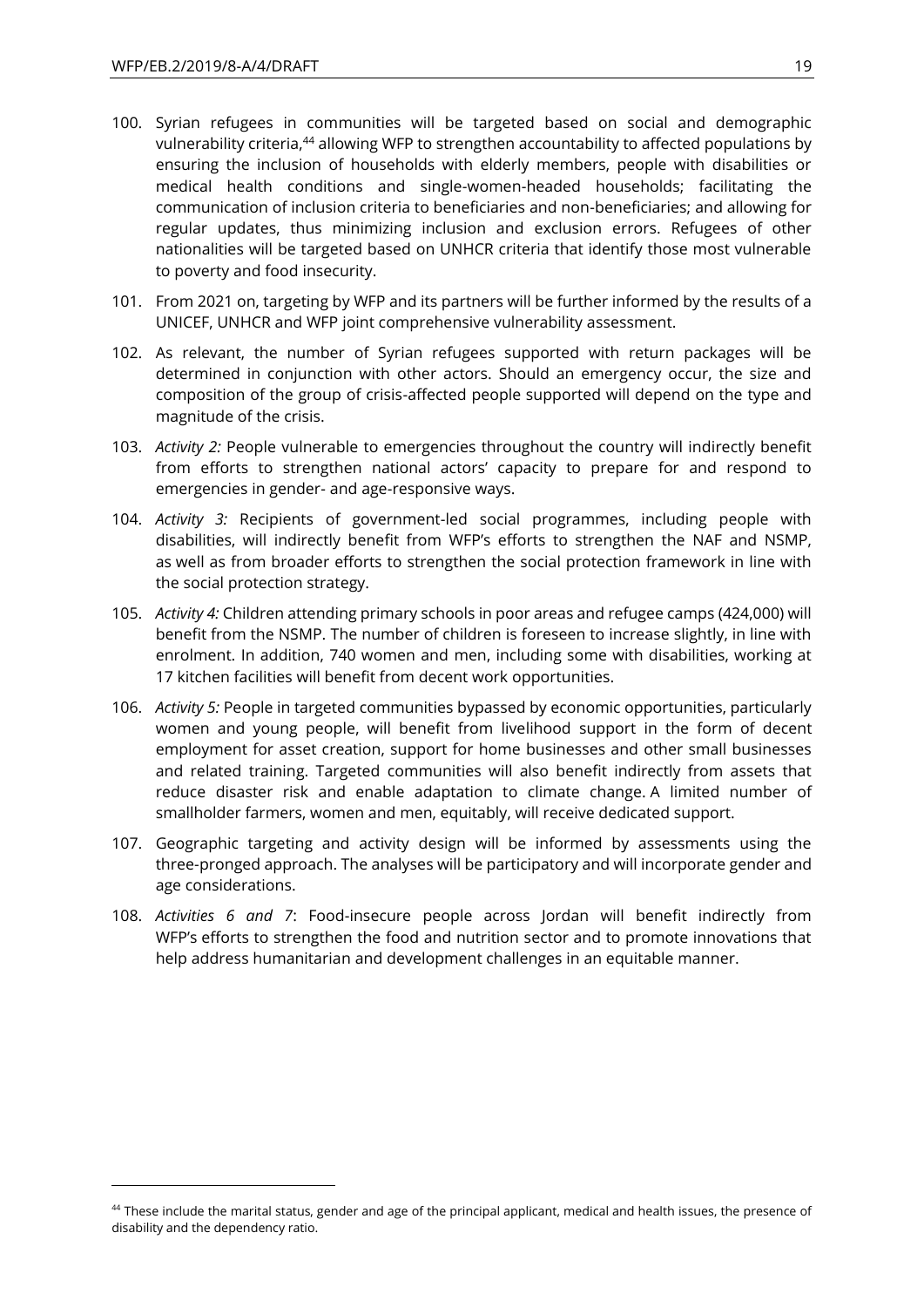|                             | TABLE 1: BENEFICIARIES BY STRATEGIC OUTCOME AND ACTIVITY (ALL YEARS)a                                                                                                                             |         |             |                  |                  |                        |
|-----------------------------|---------------------------------------------------------------------------------------------------------------------------------------------------------------------------------------------------|---------|-------------|------------------|------------------|------------------------|
| <b>Strategic</b><br>outcome | <b>Activity</b>                                                                                                                                                                                   | Girls   | <b>Boys</b> | Women            | Men              | <b>Total</b>           |
| 1                           | 1. Provide nutrition-sensitive<br>food assistance to refugees and<br>other crisis-affected populations                                                                                            | 117600  | 124 800     | 122 400          | 115 200          | 480 000                |
|                             | 2. Provide tools, systems and<br>training to the Government to<br>enhance its emergency<br>preparedness and response<br>capabilities                                                              |         |             |                  |                  |                        |
| 2                           | 3. Support the Government in<br>reforming and expanding<br>national social protection<br>schemes                                                                                                  |         |             |                  |                  |                        |
|                             | 4. Provide nutrition-sensitive<br>school feeding to targeted<br>children                                                                                                                          | 211 980 | 212 033     | 776 <sup>b</sup> | 737 <sup>b</sup> | 425 526                |
| 3                           | 5. Provide livelihood support<br>(training, income-generating<br>opportunities, asset creation) to<br>vulnerable people in rural and<br>urban settings, with a focus on<br>women and young people | 24 618  | 25 874      | 34 540           | 40 5 69          | 125 600 <sup>c</sup>   |
| 4                           | 6. With other actors, develop a<br>comprehensive food security<br>and nutrition sector plan linked<br>to other sectors and supported<br>by a coordination structure                               |         |             |                  |                  |                        |
|                             | 7. Facilitate knowledge exchange<br>between partners and the<br>Government to promote piloting<br>and scaling of innovative<br>approaches to achieving the<br>SDGs                                |         |             |                  |                  |                        |
| Total                       |                                                                                                                                                                                                   | 344 064 | 352 330     | 153 203          | 152028           | $1001625$ <sup>d</sup> |

<sup>a</sup> Girls and boys are beneficiaries under 18 years old.

**b** Beneficiary numbers reflect the number of male and female workers, as well as adult members of their households.

<sup>c</sup> Beneficiary numbers reflect the individual participants and their households. Participants may be predominately women but total numbers reflect the full family composition.

<sup>d</sup> Beneficiaries supported through more than one source (e.g. food assistance and school meals in camps) are counted only once.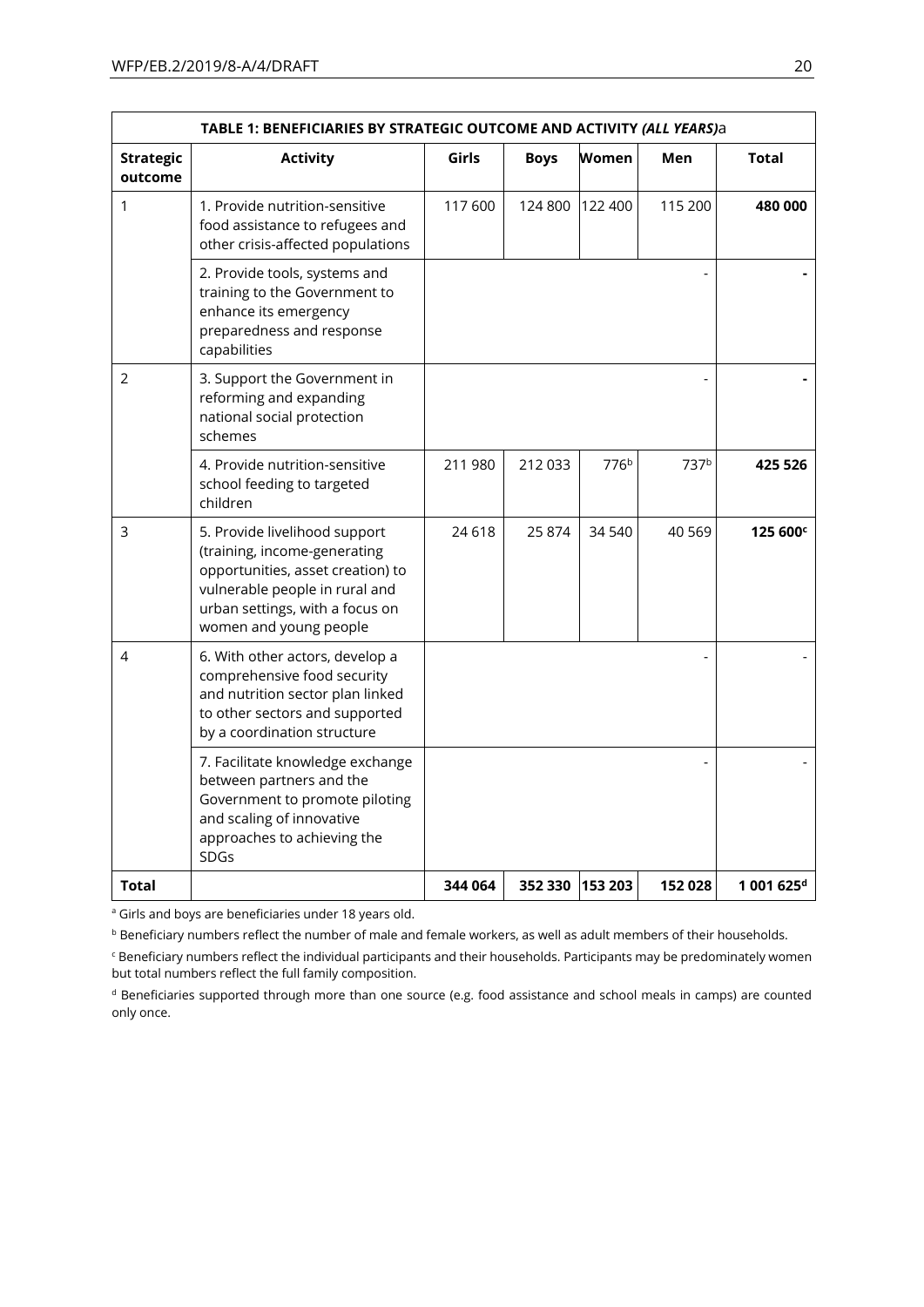## **4.2 Transfers**

## *Food and cash-based transfers*

|                                             |                             |                             |                                                           |                                                                     |                                   | TABLE 2: FOOD RATIONS (g/person/day) AND CASH-BASED TRANSFER VALUES (USD/person/day) BY STRATEGIC OUTCOME AND ACTIVITY |                                              |                                                   |                                   |
|---------------------------------------------|-----------------------------|-----------------------------|-----------------------------------------------------------|---------------------------------------------------------------------|-----------------------------------|------------------------------------------------------------------------------------------------------------------------|----------------------------------------------|---------------------------------------------------|-----------------------------------|
|                                             |                             | <b>Strategic outcome 1</b>  |                                                           |                                                                     |                                   | <b>Strategic outcome 2</b>                                                                                             |                                              |                                                   | <b>Strategic outcome 3</b>        |
|                                             | <b>Activity 1</b>           |                             |                                                           |                                                                     |                                   | <b>Activity 4</b>                                                                                                      |                                              |                                                   | <b>Activity 5</b>                 |
| <b>Beneficiary type</b>                     |                             | Syrian refugees in<br>camps | <b>Refugees in</b><br>host<br>communities<br>(vulnerable) | <b>Refugees in host</b><br>communities<br>(extremely<br>vulnerable) | <b>Refugees</b><br>(new arrivals) | Refugee children<br>in camps<br>(age 5-17)                                                                             | Children in<br>community<br>(age 5-12)       | <b>School meal</b><br>workers                     | Livelihood (FFA)<br>beneficiaries |
| <b>Modality</b>                             | cash-<br>based<br>transfers | Food                        | cash-based<br>transfers                                   | cash-based<br>transfers                                             | Food                              | Food                                                                                                                   | Food                                         | cash-based<br>transfers                           | cash-based<br>transfers           |
| Snacks                                      |                             |                             |                                                           |                                                                     |                                   | 0.495/<br>230                                                                                                          | 0.519/<br>230                                |                                                   |                                   |
| <b>Biscuits</b>                             |                             |                             |                                                           |                                                                     |                                   | 80                                                                                                                     | 80                                           |                                                   |                                   |
| Dates                                       |                             | 130                         |                                                           |                                                                     |                                   |                                                                                                                        |                                              |                                                   |                                   |
| Food packages                               |                             |                             |                                                           |                                                                     | 1 unit (2 900)                    |                                                                                                                        |                                              |                                                   |                                   |
| Total kcal/day                              |                             | 94                          |                                                           |                                                                     | 2 1 4 0                           | 300<br>(healthysnack)<br>350 (date bar)                                                                                | 300<br>(healthysnack)<br>350 kcal (date bar) |                                                   |                                   |
| % kcal from<br>protein                      |                             |                             |                                                           |                                                                     |                                   |                                                                                                                        |                                              |                                                   |                                   |
| Cash-based<br>transfers<br>(USD/person/day) | 1.082                       |                             | 0.706                                                     | 1.082                                                               |                                   |                                                                                                                        |                                              | 2.618<br>(in camps)<br>2.53 (host<br>communities) | 4.24                              |
| Number of feeding<br>days per year          | 365                         | 30                          | 365                                                       | 365                                                                 | $\mathbf{1}$                      | 140 (snack)<br>20 (biscuit)                                                                                            | 100 (snack)<br>50 (biscuit)                  | 162<br>(camps)<br>100<br>(communities)            | 180                               |

*Abbreviations: CBTs – cash-based transfers; FFA – food for assets*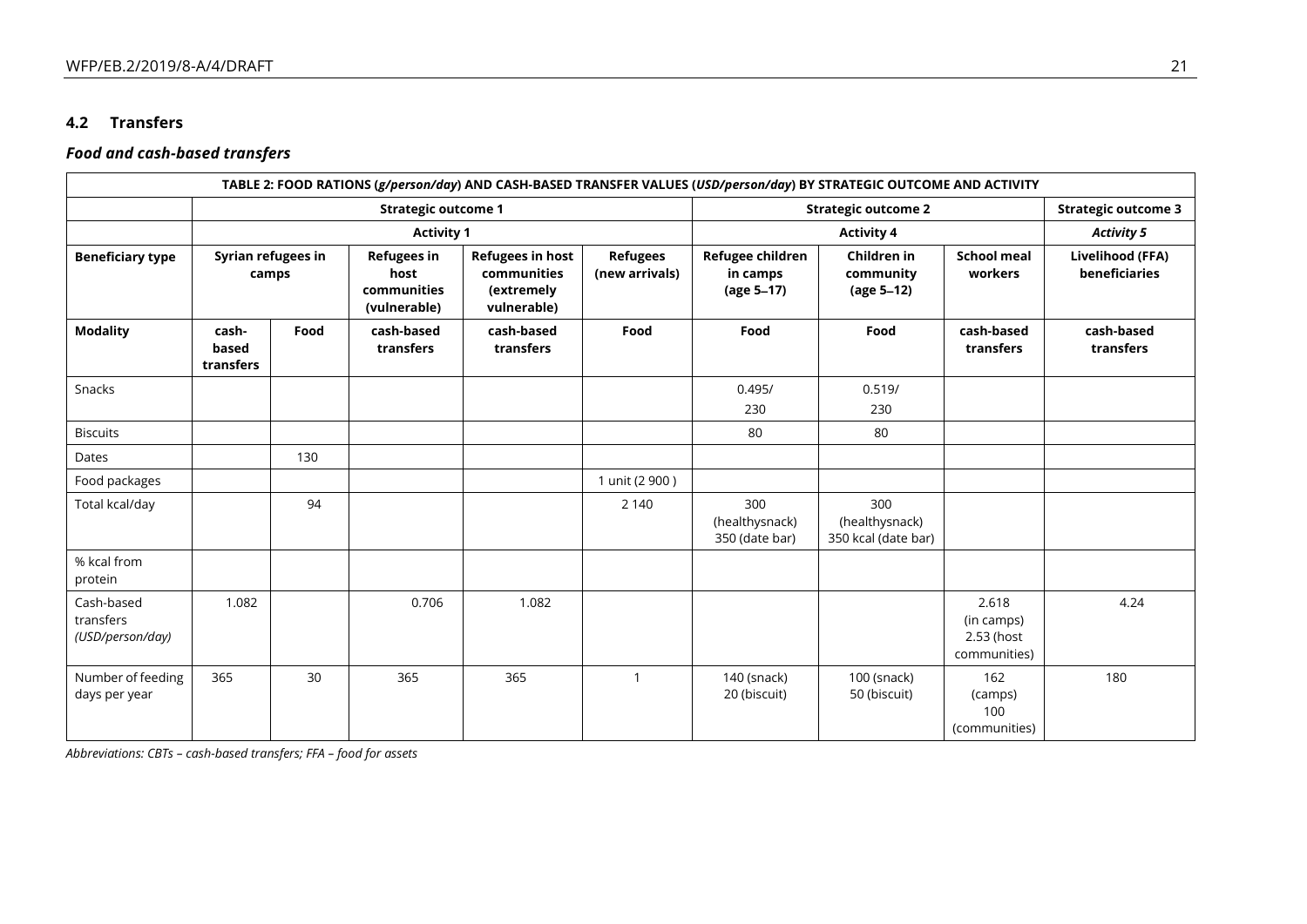| TABLE 3: TOTAL FOOD AND CASH-BASED TRANSFER REQUIREMENTS AND VALUES |            |               |  |  |
|---------------------------------------------------------------------|------------|---------------|--|--|
| Food type/cash-based transfer                                       | Total (mt) | Total (USD)   |  |  |
| Mixed and blended food                                              | 4 1 9 4    | 7424820       |  |  |
| Others                                                              | 1485       | 2 2 9 8 1 3 3 |  |  |
| Total (food)                                                        | 5 6 7 9    | 9722953       |  |  |
| CBTs (incl. commodity vouchers)                                     |            | 541 704 562   |  |  |
| Total (food and cash-based transfer value)                          | 5679       | 551 427 515   |  |  |

## *Capacity strengthening including South–South cooperation*

109. As WFP increasingly supports the strengthening of government and partner capacities, it will actively pursue South-South cooperation regionally and globally, particularly engaging with the WFP centres of excellence in Brazil (to explore various school feeding models and means to enhance linkages with line ministries, the private sector and smallholder farmers under activity 3) and China (focused on equitable technology transfers and fostering leadership in men and women smallholder farmers under activity 5).

## **4.3 Supply chain**

- 110. Country office supply chain staff will maintain effective, efficient contracts with service providers in the food, financial, technology and service provision sectors. WFP will favour local procurement to enhance its contribution to the local economy and will seek to mitigate risks in food management and maximize food quality and safety through work with authorities and retailers.
- 111. Country office supply chain staff will also contribute to maximizing the impact of strategic outcome 1 by working closely with retailers to ensure price competitiveness and the availability of age-specific, nutritionally adequate food items; to actively encourage women's employment; to enhance access for people with disabilities; to ensure respectful treatment of refugees; and to country office supply chain staff will also support the remaining strategic outcomes by supporting the Ministry of Education in enhancing its transport and distribution capacity, testing new models and reducing costs and by supporting engagement with smallholder farmers in relation to post-harvest losses and market linkages.

### **4.4 Country office capacity and profile**

112. The country office has conducted an organizational realignment process to ensure that its structure and workforce are fit to deliver on the CSP commitments. It will maintain its field presence through two field offices, in Amman and Mafraq.

## **4.5 Partnerships**

- 113. WFP will prepare a partnership strategy to review and define how partnerships will evolve in line with the vision and main strategic shifts of the CSP. Information on the intended partners for each activity is provided in the activity description. The text below provides an overview of the main trends.
- 114. WFP intends to put deeper, broader relationships with the Government at the core of its partnership efforts in support of a more sustainable vision for WFP's programmes in Jordan.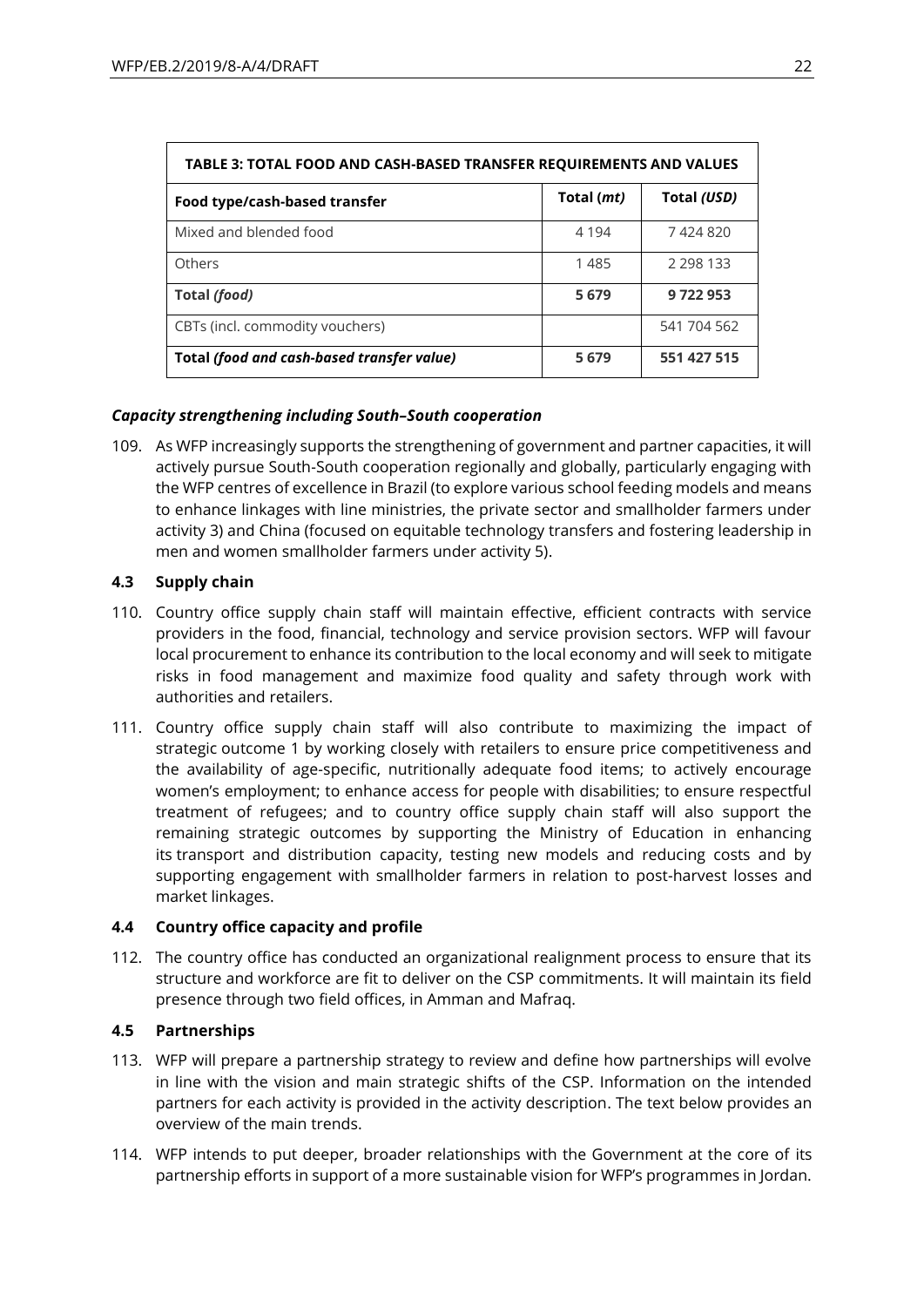- 115. Partnerships with civil society organizations, particularly local NGOs such as those focused on supporting women (e.g. the Jordanian National Commission for Women), young people and people with disabilities, will also be strengthened to enhance the localization of WFP's support and ensure that it is informed by a thorough understanding of the particular circumstances of these groups, the barriers they face and how to best integrate them into WFP's activities in a participatory manner. Where relevant, WFP will also aim to build the capacity of these local partners.
- 116. As WFP engages more in livelihood support, notably for smallholder farmers, and seeks to facilitate a wider partnership in the food security and nutrition sector, partnership with FAO will be central, and complementarity strategies, programmes and activities will be actively pursued.
- 117. Finally, facilitating a broad and diverse network of partners with the Government, academic institutions, civil society organizations and entrepreneurs will be the foundation for driving innovation by all and for all.

## **5. Performance management and evaluation**

### **5.1 Monitoring and evaluation arrangements**

- 118. A gender-responsive monitoring, review and evaluation plan incorporating baselines and milestones for the newest CSP elements will be developed.
- 119. WFP will enhance its use of gender-responsive indicators and data analysis disaggregated by sex, age and disability to shed light on the differentiated effects of WFP's assistance on the lives of women, men, girls and boys and to enable the organization to adapt its programme accordingly.
- 120. WFP will continue to invest in robust monitoring, notably at the outcome level, and to establish long-term partnerships with reputable specialized institutions for this purpose. To ensure the responsiveness of the monitoring and evaluation approach to gender, age and disability inclusion, joint monitoring and reviews will be sought with specialized organizations.
- 121. The Office of Evaluation will conduct a CSP evaluation in 2021 and the country office will conduct a decentralized evaluation, probably focused on strategic outcome 2, in 2021. The country office will also support the UNSDF evaluation.
- 122. Accountability to affected populations will be strengthened through various means, including a reinforced hotline, using monitoring visits as opportunities for information exchange and possibly establishing an automated two-way communication mechanism.
- 123. WFP will also contribute to the monitoring of relevant SDGs, notably SDGs 1, 4, 5 and 13, through strategic partnerships with UN-Women and UNICEF and work with the Department of Statistics.

### **5.2 Risk management**

## *Strategic risks*

124. Jordan is vulnerable to various shocks that can affect food security and cause asset and livelihood losses. To mitigate this, WFP analyses changing circumstances and their potential impacts; ensures open communications with the Government; maintains contingency plans for various risks to operations and staff; maintains diverse sourcing options; and tracks price changes through the Safety Nets Alert Platform (SNAP).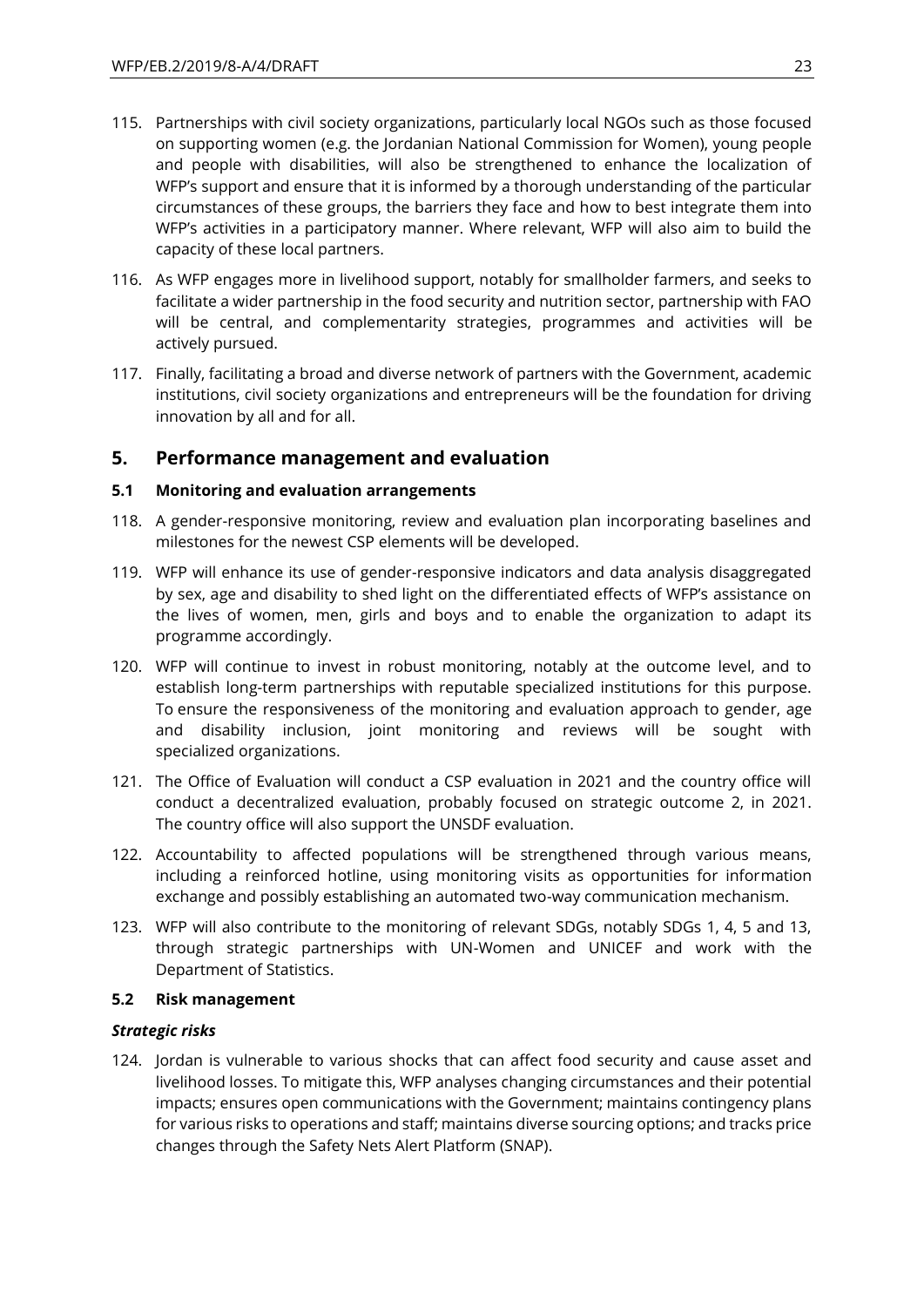### *Operational risks*

- 125. WFP strives to operate in a safe, transparent manner, in line with national and international standards. Poor performance, data loss or a breach in confidentiality of beneficiary data would damage WFP's reputation. Similarly, resistance or limited capacity to systematically address persistent gender inequalities might limit the CSP's intended results.
- 126. Mitigation measures include regularly training staff and partners, developing and updating standard operating procedures, ensuring that beneficiary feedback is heard and acted upon and integrating gender and age considerations into the design, implementation and monitoring of all activities. In relation to gender, WFP will ensure that it selects partners with gender-transformative programming capacity.

## *Fiduciary risks*

127. Risks that encompass breaches of obligations, such as failure to deliver services contracted for by partners, non-compliance with rules, regulations and procedures and leaks of information, are proactively monitored. Mitigation measures include close oversight of payment processes, thorough reconciliation processes for CBTs and rigorous data protection measures. The cross-functional oversight committee also serves to ensure that systematic action is taken in response to oversight exercises and to embed a compliance mind-set in all personnel.

## **6. Resources for results**

| TABLE 4: COUNTRY PORTFOLIO BUDGET (USD) |                |                           |                           |              |  |
|-----------------------------------------|----------------|---------------------------|---------------------------|--------------|--|
| <b>Strategic</b><br>outcome             | Year 1<br>2020 | Year <sub>2</sub><br>2021 | Year <sub>3</sub><br>2022 | <b>Total</b> |  |
|                                         | 191 273 603    | 179 484 394               | 169 016 866               | 539 774 863  |  |
| $\mathcal{P}$                           | 17 346 750     | 17 630 831                | 17 913 697                | 52 891 278   |  |
| 3                                       | 27 356 227     | 36 038 341                | 38 099 577                | 101 494 146  |  |
| 4                                       | 1 907 441      | 1823700                   | 1671688                   | 5 402 829    |  |
| <b>Total</b>                            | 237 884 021    | 234 977 266               | 226 701 829               | 699 563 116  |  |

## **6.1 Country portfolio budget**

### **6.2 Resourcing outlook**

- 128. Generous contributions during the period 2013–2018 meant that WFP received 65 percent of its annual requirements on average. Based on WFP's understanding of recent trends, funding for refugee support is expected to remain steady, supported by regular communications with current donors.
- 129. As WFP rebalances its portfolio, increased funding requirements are anticipated for resilience-building activities, while crisis response requirements are likely to fall. Adequate resources will be allocated annually to the activities contributing to gender equality outcomes.

## **6.3 Resource mobilization strategy**

- 130. Over the past years, consistent support from humanitarian donors has enabled WFP to firmly demonstrate its value as a humanitarian aid partner and provide uninterrupted support to its beneficiaries.
- 131. In line with its partnership strategy (see section 4.5), WFP will continue to nurture the solid partnerships and trust it enjoys with existing donors and to be a partner of choice,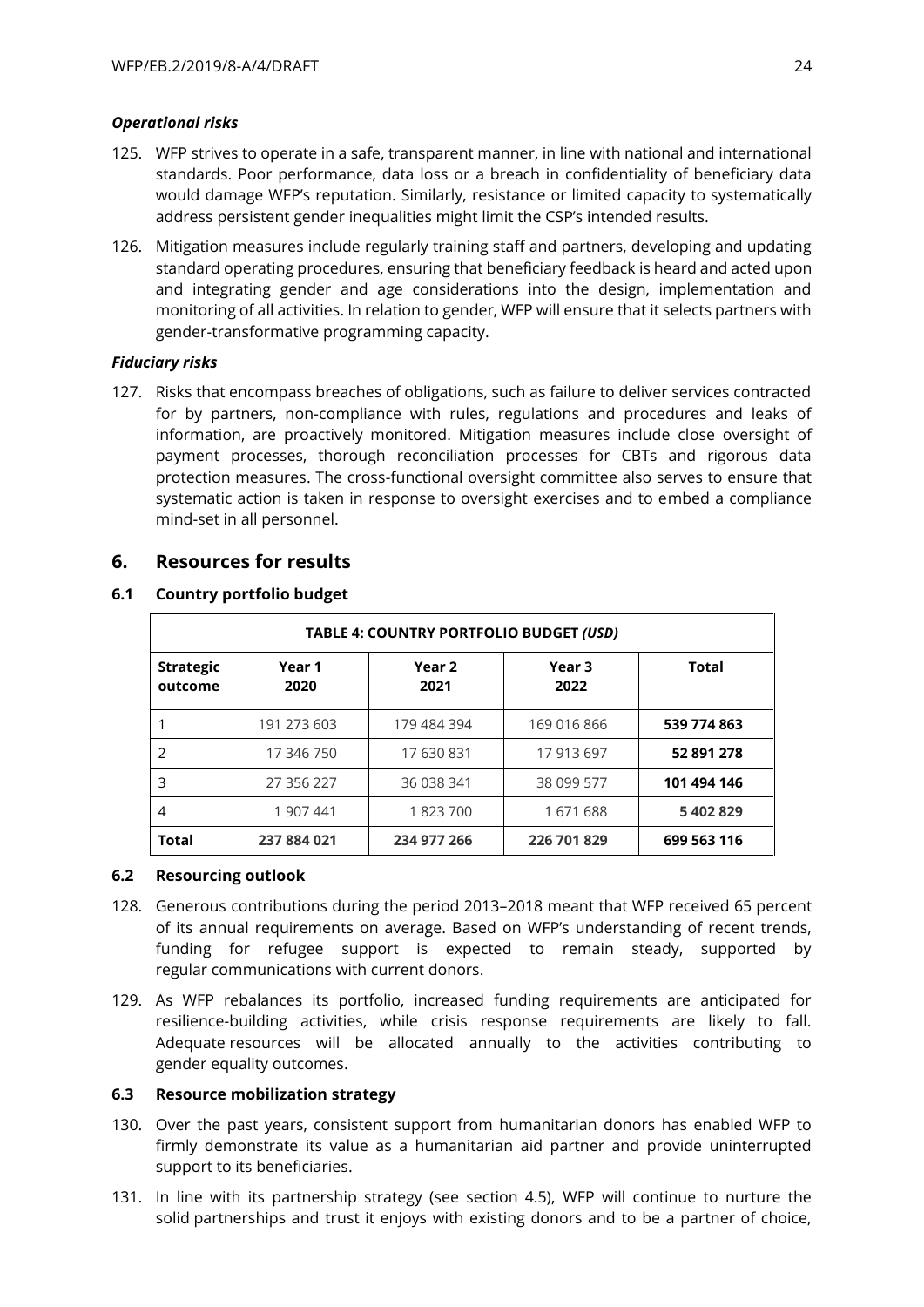engaging regularly with its donors through consultations and information-sharing, demonstrating results and value for money, ensuring transparency and accountability in resource management and providing adequate, tailor-made visibility to highlight donors' contributions.

132. WFP will also conduct a comprehensive mapping of current and future partnerships and funding opportunities, seeking to broaden its donor base to non-traditional donors and the private sector and to mobilize resources through campaigns. WFP will also expand its fundraising efforts for social protection and resilience-building activities and encourage flexible multi-year contributions.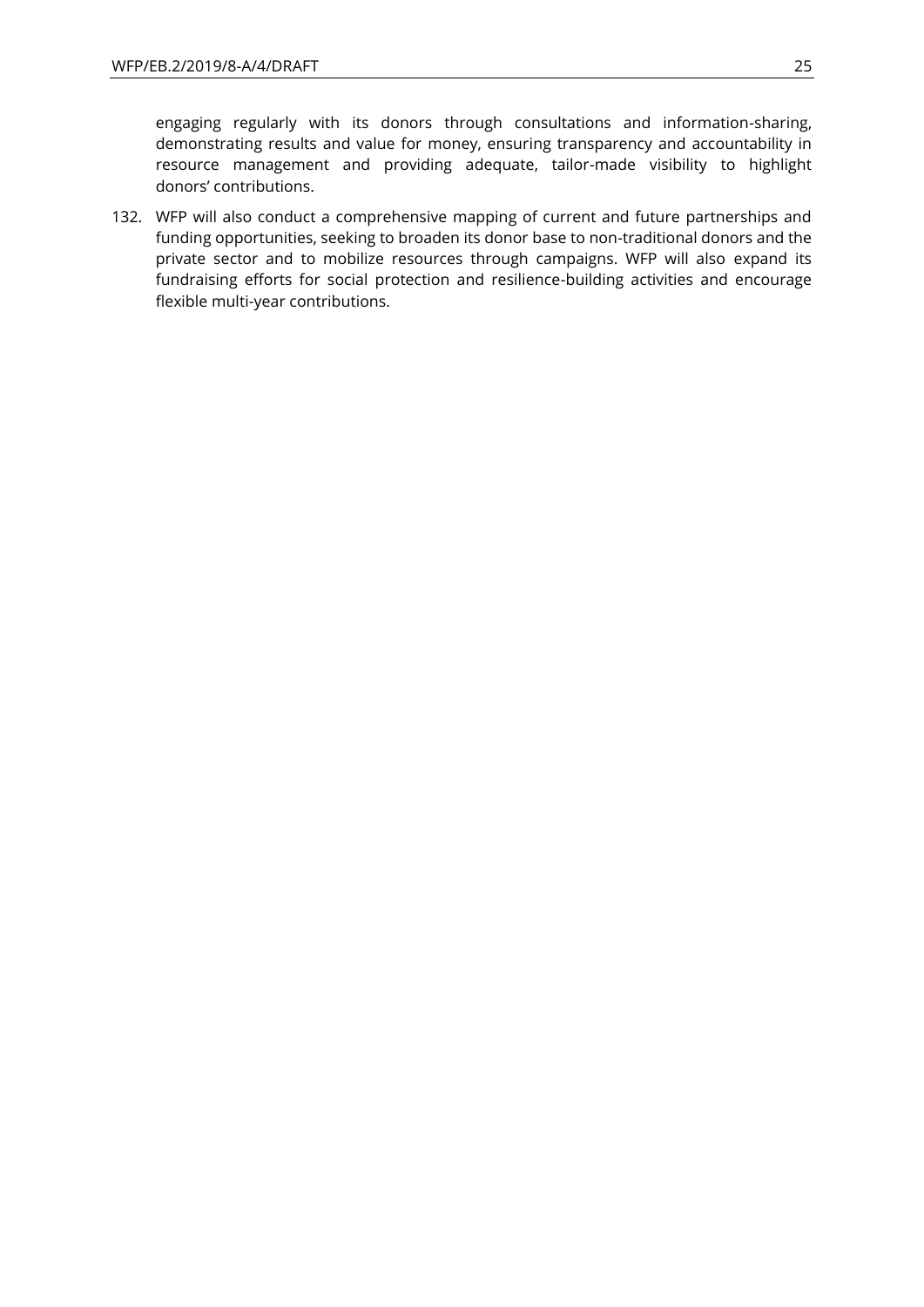## **ANNEX I**

#### **LOGICAL FRAMEWORK FOR JORDAN COUNTRY STRATEGIC PLAN (2020–2022)**

**Strategic Goal 1: Support countries to achieve zero hunger**

**Strategic Objective 1: End hunger by protecting access to food**

**Strategic result 1: Everyone has access to food**

**Strategic outcome 1: Crisis affected populations in Jordan, including refugees, meet their food and nutrition needs throughout the year.** 

Outcome category: Maintained/enhanced individual and Manual Register Randon and Mutrition-sensitive<br>household access to adequate food

Focus area: crisis response

#### **Assumption**

Funding availability for targeted intervention

#### **Outcome indicators**

Consumption-based coping strategy index (average)

Food consumption score

Food consumption score – nutrition

Livelihood-based coping strategis (average)

Minimum dietary diversity for women

Number of national food security and nutrition policies, programmes and system components enhanced as a result of WFP capacity strengthening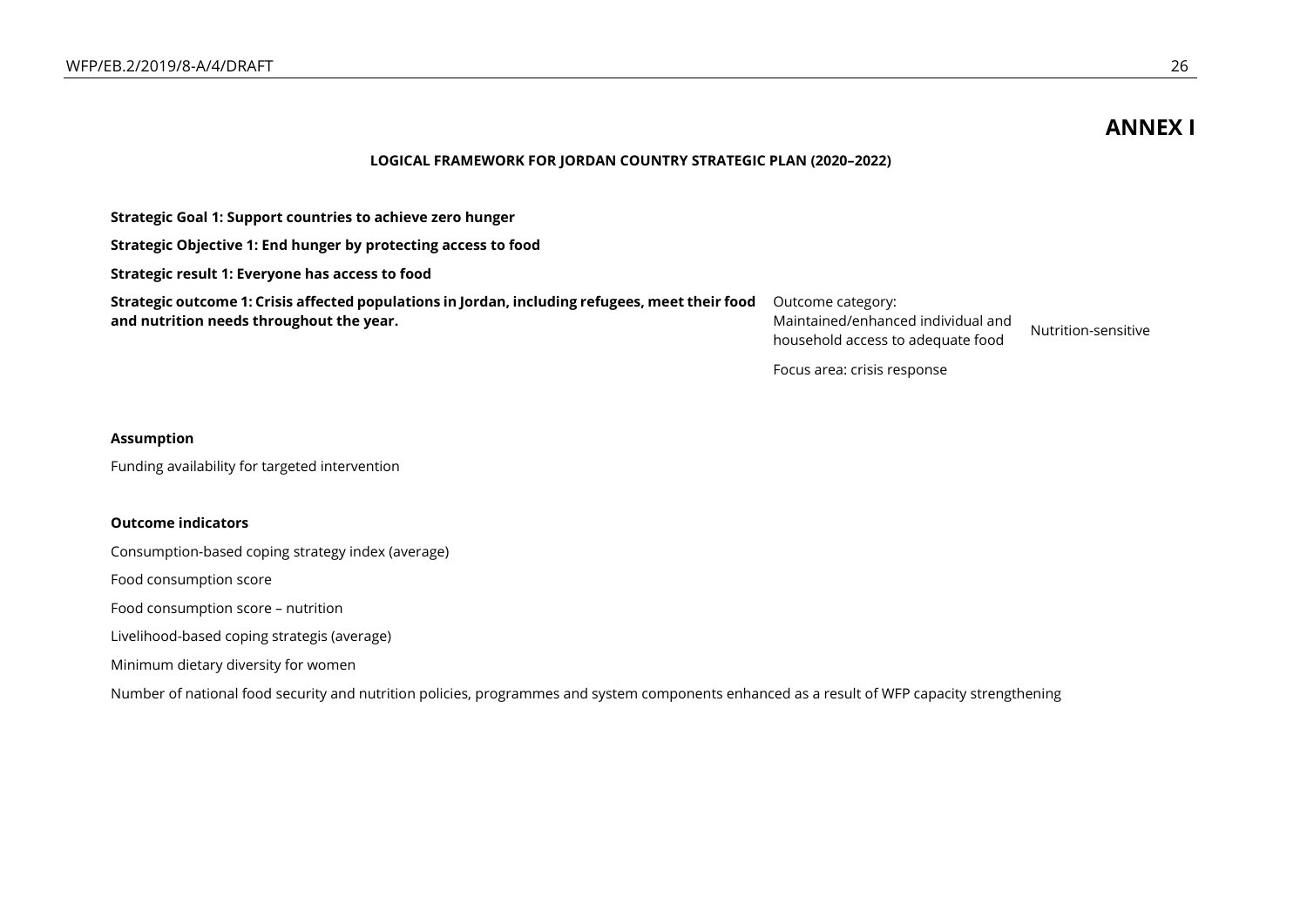#### **Activities and outputs**

**1. Provide nutrition-sensitive food assistance to refugees and other crisis-affected populations. (URT: Unconditional resource transfers to support access to food)**

People affected by arising crises receive assistance that meets their food needs during and after the crises. (A: Resources transferred)

Refugees going back to the Syrian Arab Republic through facilitated returns receive a return package. (A: Resources transferred)

Targeted refugees receive nutrition-sensitive food assistance that meets their basic food and nutrition needs. (A: Resources transferred)

**2. Provide tools, systems and training to the Government to enhance its emergency preparedness and response capabilities. (EPA: Emergency preparedness activities)**

People vulnerable to shocks are protected through the enhanced ability of national authorities to reduce disaster risks and respond to emergencies. (C: Capacity development and technical support provided)

| Strategic outcome 2: Vulnerable populations in Jordan, including children, are covered by Outcome category: |                                    |                     |
|-------------------------------------------------------------------------------------------------------------|------------------------------------|---------------------|
| adequate social protection schemes by 2022.                                                                 | Maintained/enhanced individual and | Nutrition-sensitive |
|                                                                                                             | household access to adequate food  |                     |

Focus area: resilience building

#### **Assumptions:**

Donors express interest in supporting the programme, effective targeting criteria, government ownership

#### **Outcome indicators**

Attendance rate

Enrolment rate

Number of national food security and nutrition policies, programmes and system components enhanced as a result of WFP capacity strengthening

Number of national programmes enhanced as a result of WFP-facilitated South–South and triangular cooperation support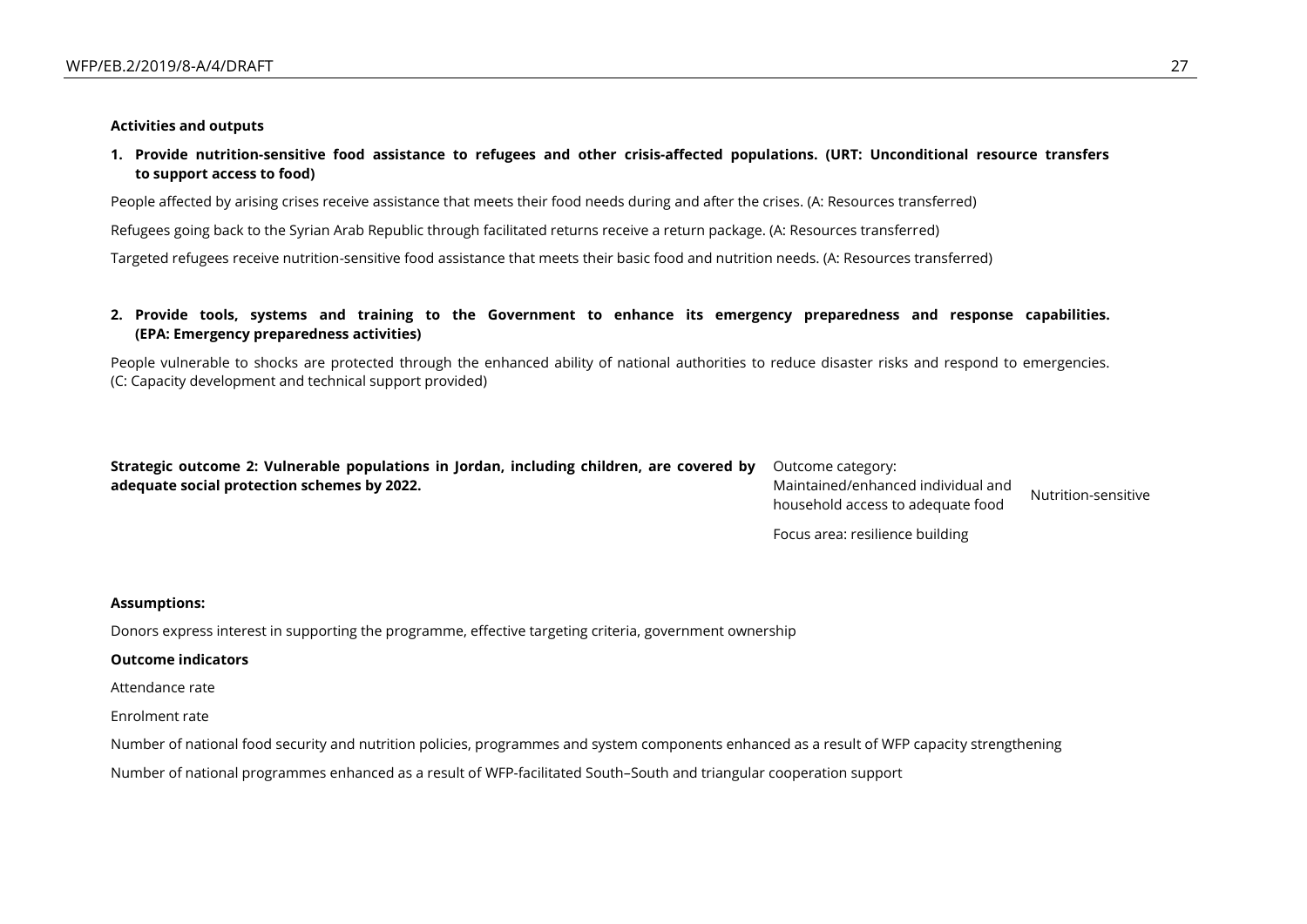Proportion of cash-based transfers channelled through national social protection systems as a result of WFP capacity strengthening support

Retention rate/drop-out rate

SABER school feeding national capacity

#### **Activities and outputs**

### **3. Support the Government in reforming and expanding national social protection schemes. (CSI: Institutional capacity strengthening activities)**

Children in Jordan benefit from the enhanced capacity of the Government to increase the effectiveness and sustainability of the national school meals programme. (C: Capacity development and technical support provided)

The most vulnerable people in Jordan benefit from strengthened, effective, equitable and inclusive national social protection schemes. (C: Capacity development and technical support provided)

### **4. Provide nutrition-sensitive school feeding to targeted children. (SMP: School meal activities)**

School meal recipients benefit from improved access to nutritious and diversified food. (E: Social and behaviour change communication (SBCC) delivered)

School meal recipients benefit from improved access to nutritious and diversified food. (F: Purchases from smallholders completed)

School meals recipients benefit from improved access to nutritious and diversified food. (A: Resources transferred)

School meals recipients benefit from improved access to nutritious and diversified food. (N: School feeding provided)

**Strategic outcome 3: Vulnerable populations in Jordan, with a focus on women and young people, are more self-reliant and have better livelihood opportunities by 2022.**

Outcome category: Maintained/enhanced individual and household access to adequate food

Focus area: resilience building

#### **Assumptions**

Effective targeting criteria, sufficient capacity of the cooperating partner to implement the programme, well designed activity culturally acceptable for women.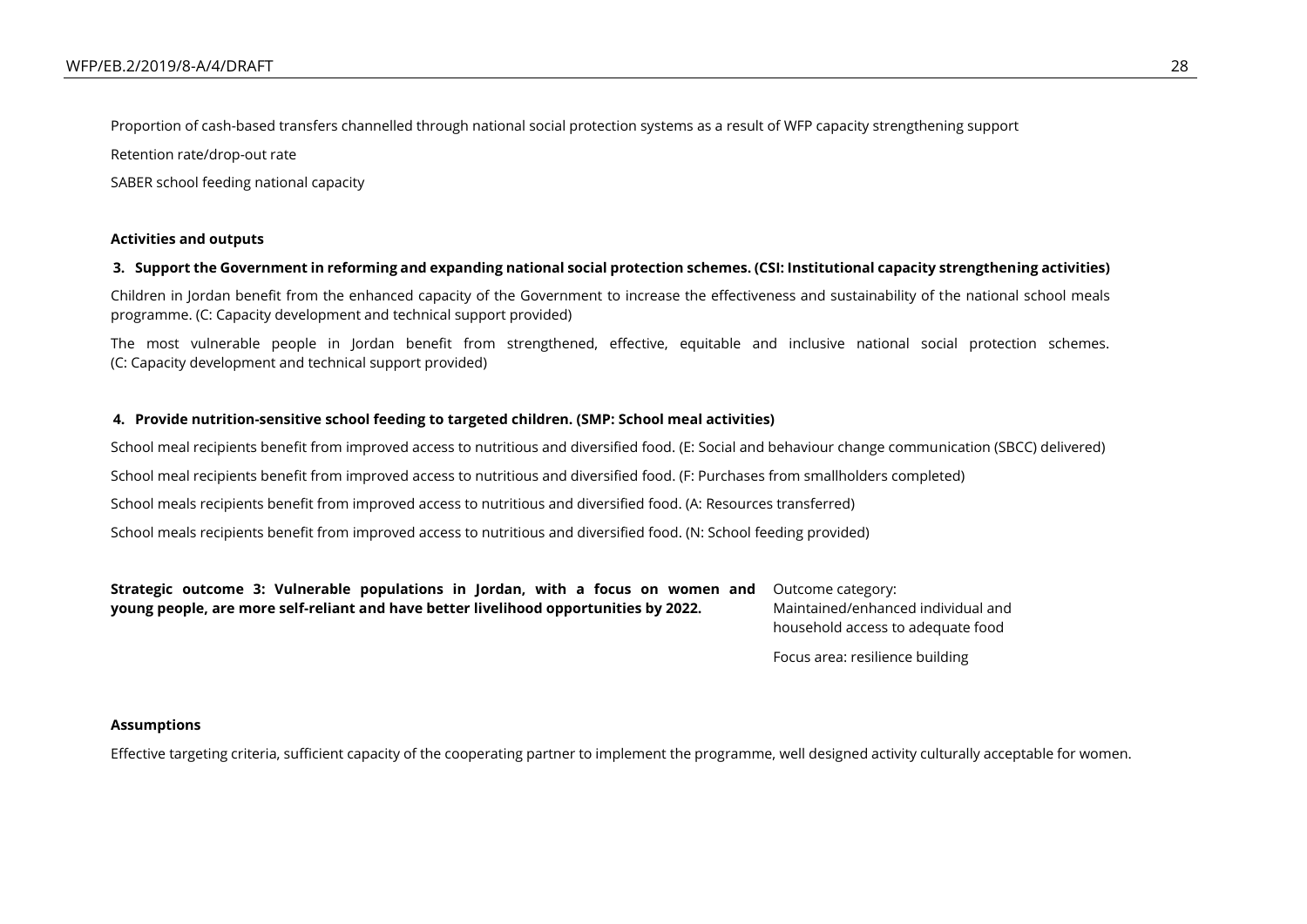#### **Outcome indicators**

Consumption-based coping strategy index (average)

Food consumption score

Livelihood-based coping strategies (average)

Number of national programmes enhanced as a result of WFP-facilitated South–South and triangular cooperation support

Proportion of targeted communities where there is evidence of improved capacity to manage climate shocks and risks

Proportion of the population in targeted communities reporting environmental benefits

#### **Activities and outputs**

### **5. Provide livelihood support (training, income-generating opportunities, asset creation) to vulnerable people in rural and urban settings, with a focus on women and young people. (ACL: Asset creation and livelihood support activities)**

Vulnerable people are supported in enhancing their livelihoods by participating in asset creation linked to climate change adaptation and disaster risk reduction. (A: Resources transferred)

Vulnerable people are supported in enhancing their livelihoods by participating in asset creation linked to climate change adaptation and disaster risk reduction. (D: Assets created)

Vulnerable people are supported in enhancing their livelihoods through training and small business promotion. (A: Resources transferred)

Vulnerable people are supported in enhancing their livelihoods through training and small business promotion. (C: Capacity development and technical support provided)

Vulnerable people are supported in enhancing their livelihoods through training and small business promotion. (D: Assets created)

Vulnerable smallholder farmers are supported in sustainably improving their livelihoods by benefiting from strengthened capacities and asset provision. (A: Resources transferred)

Vulnerable smallholder farmers are supported in sustainably improving their livelihoods by benefiting from strengthened capacities and asset provision. (F: Purchases from smallholders completed)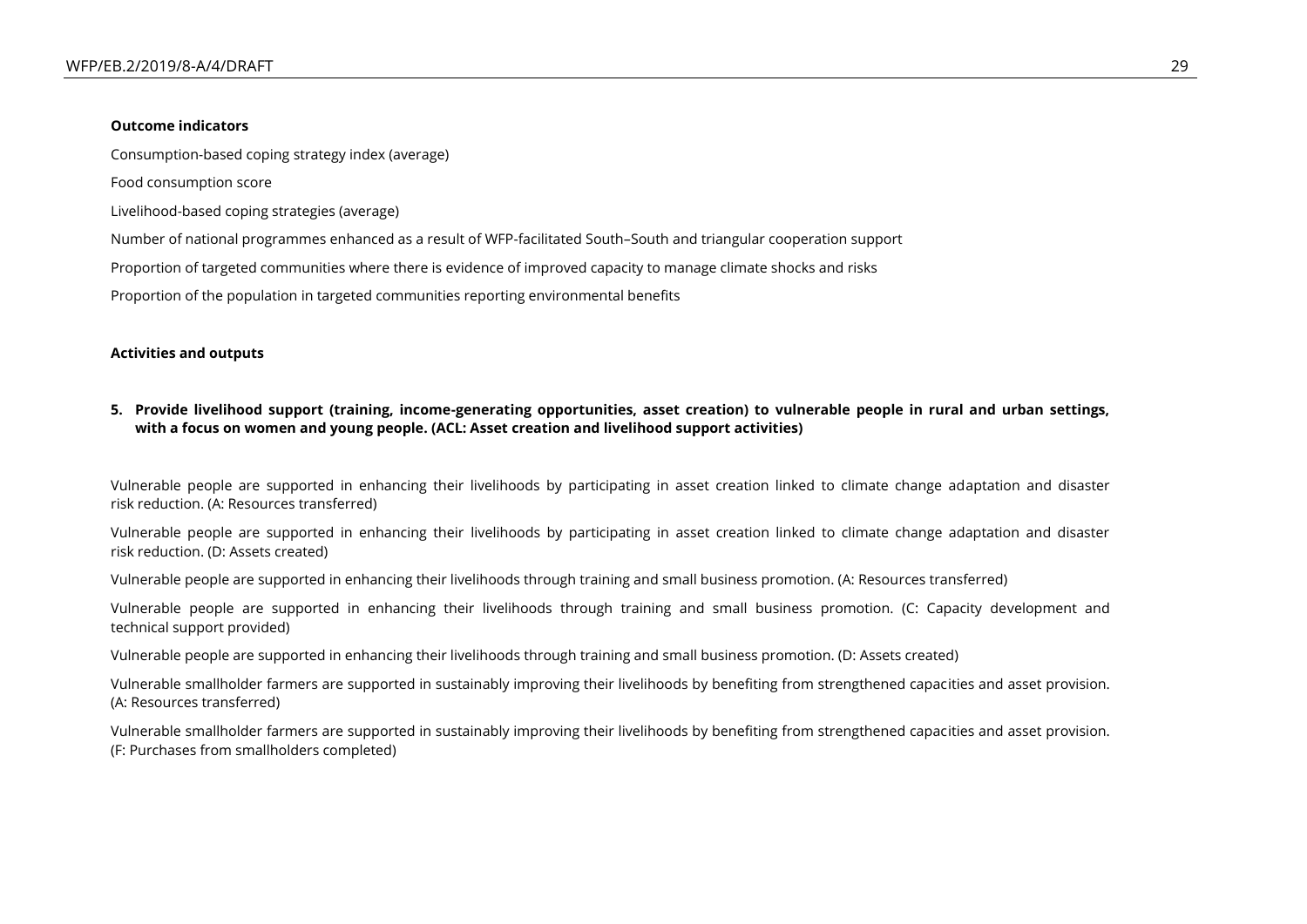**Strategic Goal 2: Partner to support implementation of the SDGs**

**Strategic Objective 5: Partner for SDG results**

**Strategic Result 8: Sharing of knowledge, expertise and technology strengthen global partnership support to country efforts to achieve the SDGs**

**Strategic outcome 4: Partnerships in support of the Sustainable Development Goals in Jordan**  Outcome category: **are strengthened through effective and innovative solutions from WFP and its partners by 2022.**

Enhanced common coordination platforms

Focus area: resilience building

#### **Assumptions**

Food security sector plan in place that increases coordination within the sector and other actors: continuing to innovate within WFP activities and acting as a catalyst for others

#### **Outcome indicators**

Number of national food security and nutrition policies, programmes and system components enhanced as a result of WFP capacity strengthening

Partnerships index

#### **Activities and outputs**

**6. With other actors, develop a comprehensive food security and nutrition sector plan linked to other sectors and supported by a coordination structure. (CSI: Institutional capacity strengthening activities)**

People in Jordan benefit from strengthened national capacities to effectively plan, coordinate and monitor the food security sector. (M: National coordination mechanisms supported)

### **7. Facilitate knowledge exchange between partners and the Government to promote piloting and scaling of innovative approaches to achieving the SDGs. (CPA: Service provision and platforms activities)**

Vulnerable people in Jordan benefit from increased access of humanitarian and development partners to innovative assistance programming that enables them to provide more effective support, including in times of crisis. (C: Capacity development and technical support provided)

Vulnerable people in Jordan benefit from increased access of humanitarian and development partners to innovative assistance programming that enables them to provide more effective support, including in times of crisis. (K: Partnerships supported)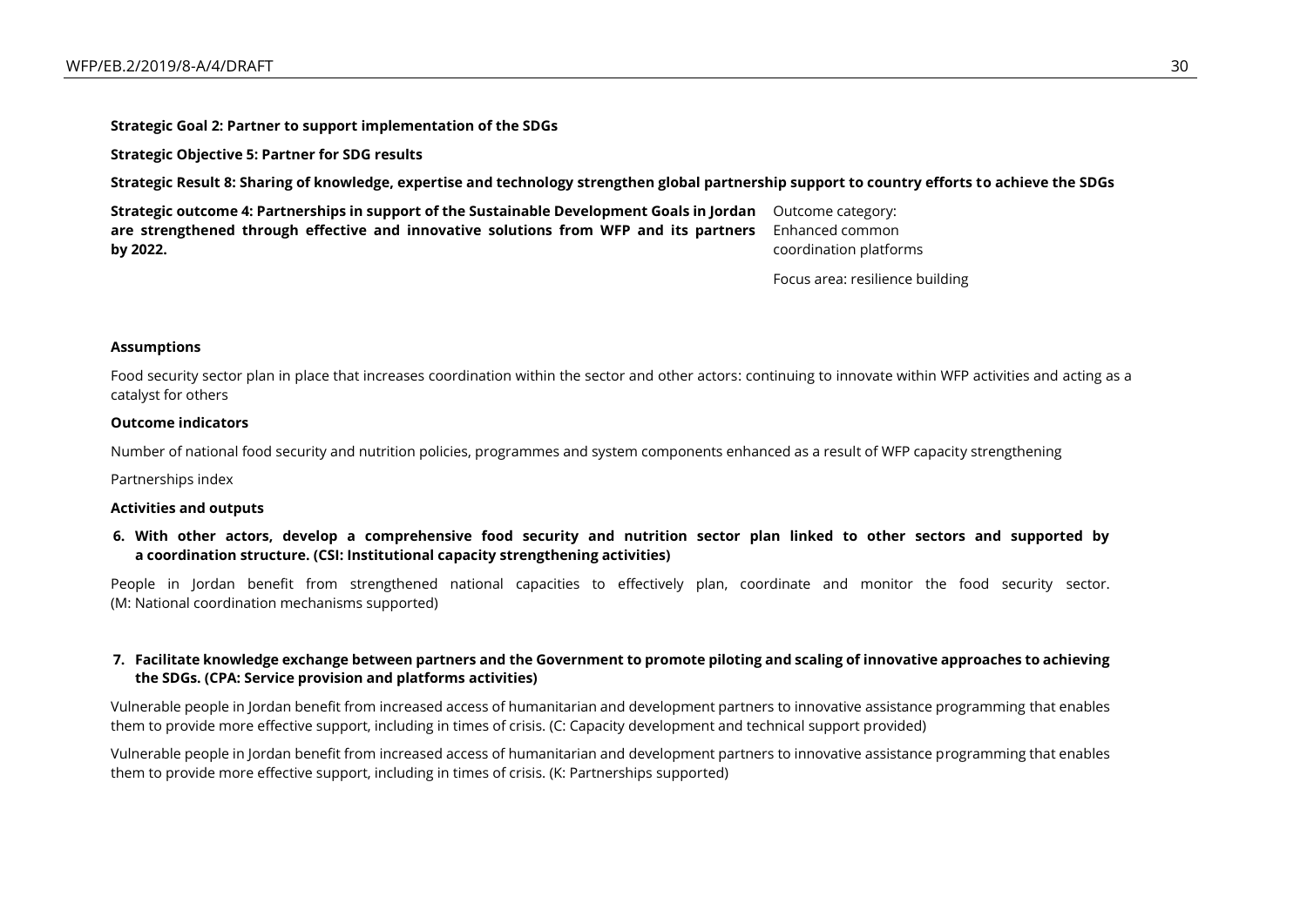#### **Strategic Goal 1: Support Countries to achieve zero hunger**

#### **C.1. Affected populations are able to hold WFP and partners accountable for meeting their hunger needs in a manner that reflects their views and preferences**

#### **Cross-cutting indicators**

- C.1.1: Proportion of assisted people informed about the programme (who is included, what people will receive, length of assistance)
- C.1.2: Proportion of project activities for which beneficiary feedback is documented, analysed and integrated into programme improvements

#### **C.2. Affected populations are able to benefit from WFP programmes in a manner that ensures and promotes their safety, dignity and integrity**

#### **Cross-cutting indicators**

- C.2.2: Proportion of targeted people receiving assistance without safety challenges
- C.2.3: Proportion of targeted people who report that WFP programmes are dignified
- C.2.4: Proportion of targeted people having unhindered access to WFP programmes

#### **C.3. Improved gender equality and women's empowerment among WFP-assisted population**

#### **Cross-cutting indicators**

- C.3.1: Proportion of households where women, men, or both women and men make decisions on the use of food/cash/vouchers, disaggregated by transfer modality
- C.3.2: Proportion of food assistance decision-making entity committees, boards, teams, etc. members who are women
- C.3.3: Type of transfer (food, cash, voucher, no compensation) received by participants in WFP activities, disaggregated by sex and type of activity

#### **C.4. Targeted communities benefit from WFP programmes in a manner that does not harm the environment**

#### **Cross-cutting indicators**

C.4.1: Proportion of activities for which environmental risks have been screened and, as required, mitigation actions identified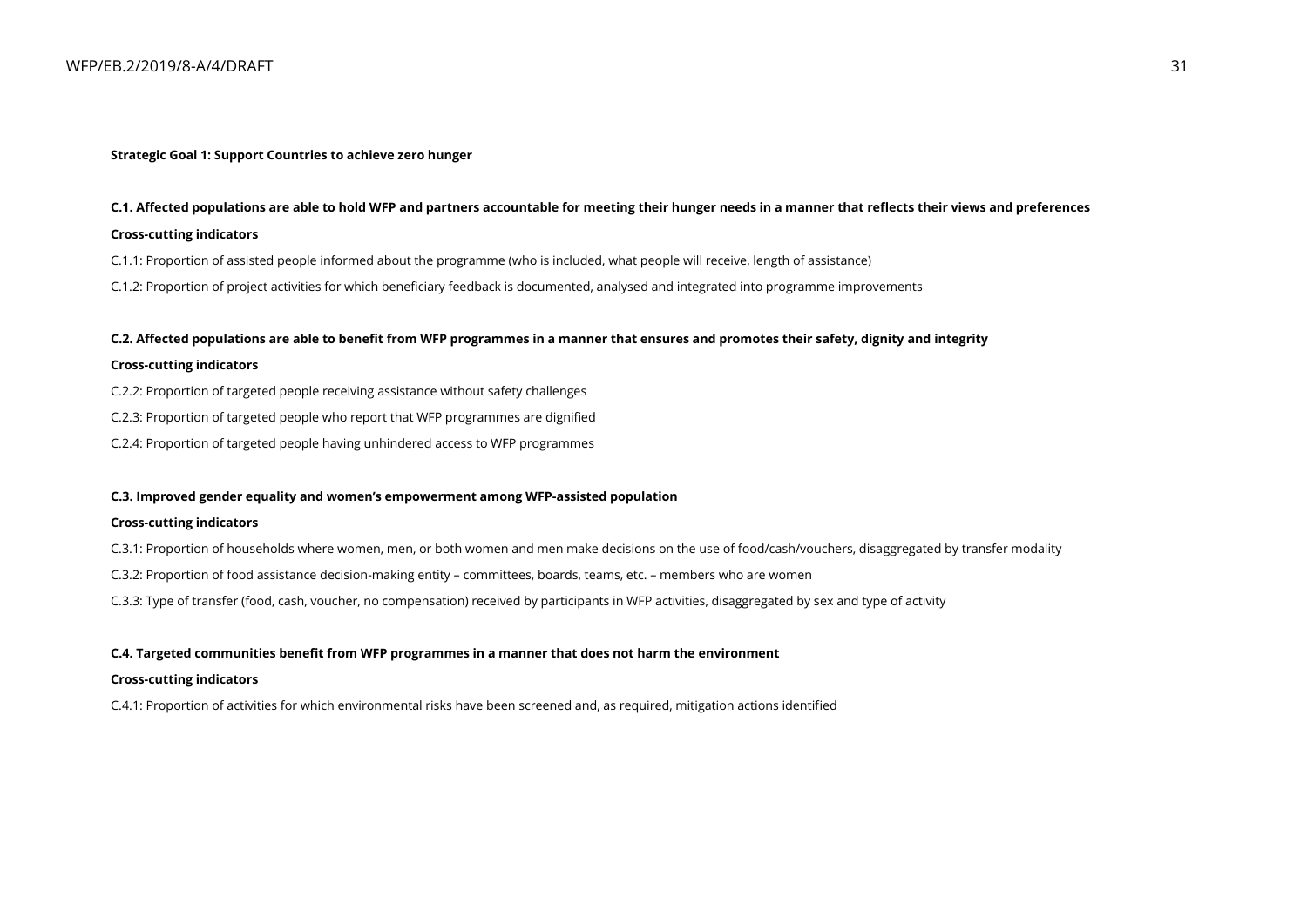# **ANNEX II**

| INDICATIVE COST BREAKDOWN BY STRATEGIC OUTCOME (USD) |                                     |                                     |                                     |                                     |              |  |
|------------------------------------------------------|-------------------------------------|-------------------------------------|-------------------------------------|-------------------------------------|--------------|--|
|                                                      | <b>Strategic</b><br><b>Result 1</b> | <b>Strategic</b><br><b>Result 1</b> | <b>Strategic</b><br><b>Result 1</b> | <b>Strategic</b><br><b>Result 8</b> | <b>Total</b> |  |
|                                                      | <b>Strategic</b><br>outcome 1       | <b>Strategic</b><br>outcome 2       | <b>Strategic</b><br>outcome 3       | <b>Strategic</b><br>outcome 4       |              |  |
| Focus area                                           | <b>Crisis</b><br>response           | <b>Resilience</b><br>building       | <b>Resilence</b><br>building        | <b>Resilience</b><br>building       |              |  |
| Transfer                                             | 481 527 215                         | 44 284 035                          | 89 819 343                          | 4 740 334                           | 620 370 928  |  |
| Implementation                                       | 11 362 915                          | 4 0 1 1 1 0 7                       | 2846918                             | 193 200                             | 18 414 140   |  |
| Adjusted direct support<br>costs                     | 13 940 727                          | 1 368 029                           | 2 633 406                           | 139 545                             | 18 081 708   |  |
| <b>Subtotal</b>                                      | 506 830 857                         | 49 663 172                          | 95 299 667                          | 5 073 080                           | 656 866 776  |  |
| Indirect support costs<br>(6.5%)                     | 32 944 006                          | 3 2 2 8 1 0 6                       | 6 194 478                           | 329 750                             | 42 696 340   |  |
| Total                                                | 539 774 863                         | 52 891 278                          | 101 494 146                         | 5 402 830                           | 699 563 116  |  |